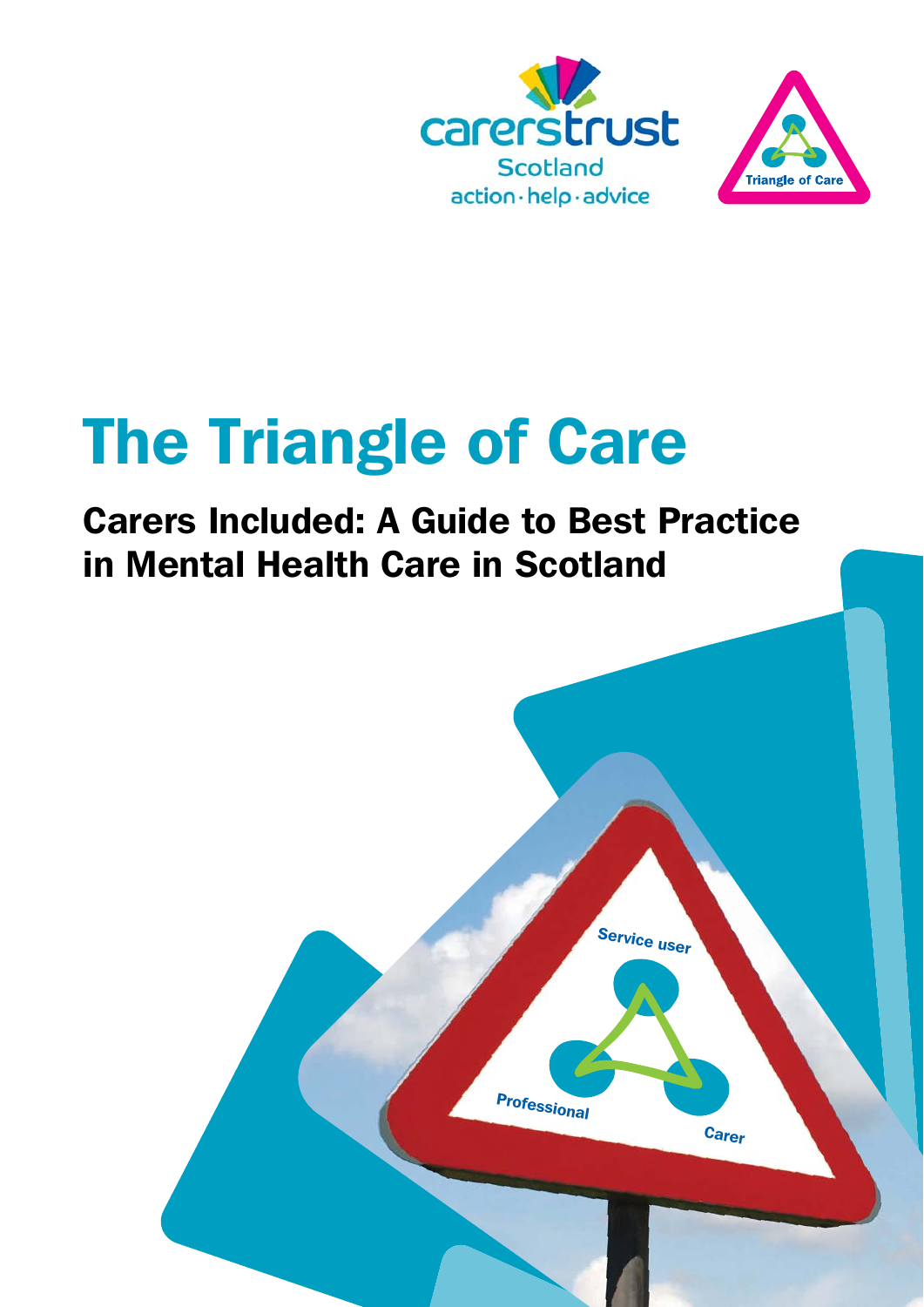# Acknowledgements

The creation of the Triangle of Care has taken many years and involved many people.

It celebrates a developing awareness of carers' needs and demonstrates that in different parts of the UK those people who work with and on behalf of carers are creating excellent resources and better outcomes.

The original impetus to identify ways of 'improving engagement between professionals and carers' grew from a training programme created by carers in Devon. Similar initiatives grew in other places. The work of Lu Duhig in Avon and Wiltshire influenced this resource in many ways.

We acknowledge the thought and effort which has gone into creating the best practice examples and are grateful for the generosity of carer champions in responding to requests to make them widely available.

The Triangle of Care guide to best practice in Scotland, has been produced in partnership with agencies throughout Scotland including Scottish Government, NHS Scotland, NHS health boards, local authorities throughout Scotland, Mental Welfare Commission Scotland, Support in Mind Scotland, Scottish Recovery Network and many dedicated Network Partners, carers and professionals. Thank you to all who contributed to this Scottish version.

#### Authors

Alan Worthington, Carer Advisor Paul Rooney, National Acute Care Programme Ruth Hannan, Carers Trust (A Guide to Best Practice in Mental Health Care in England, Second Edition amendments) Karen Martin, Carers Trust Scotland (A Guide to Best Practice in Mental Health Care in Scotland, Scottish adaptations)

Published by Carers Trust 32–36 Loman Street London SE1 0EH Tel: 0844 800 4361 Fax: 0844 800 4362 Email: [info@carers.org](mailto:info@carers.org) Website: [www.carers.org](http://www.carers.org)

Carers Trust is a registered charity in England and Wales (1145181) and in Scotland (SC042870). Registered as a company limited by guarantee in England and Wales No. 7697170. Registered office: 32–36 Loman Street, London SE1 0EH.

© Carers Trust 2013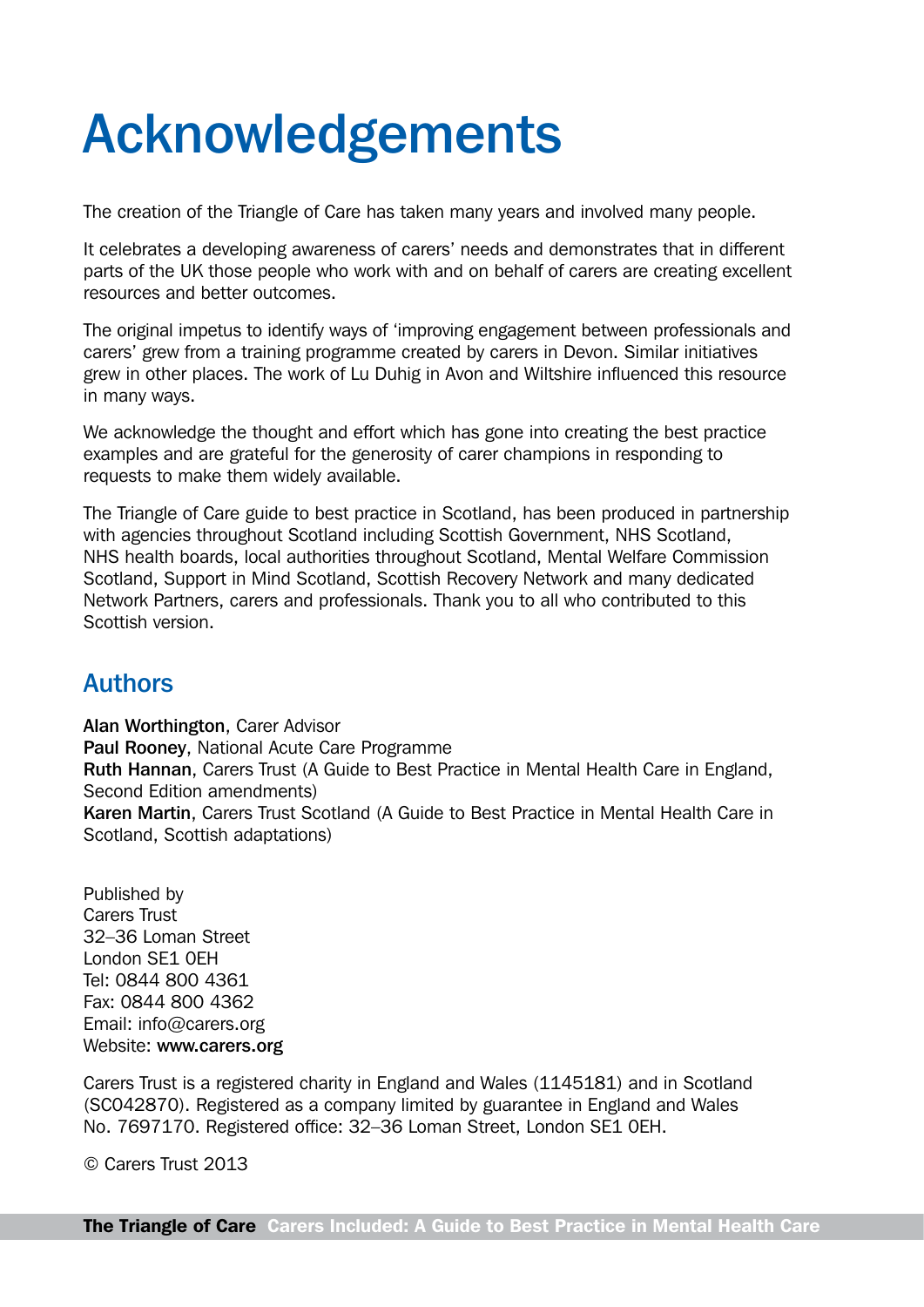# **Contents**

| <b>Foreword</b>                                   | 2  |
|---------------------------------------------------|----|
| <b>Executive summary</b>                          | 3  |
| <b>Introduction</b>                               | 4  |
| The rationale behind the key elements             | 10 |
| Appendix 1: Triangle of Care self-assessment tool | 24 |
| <b>References</b>                                 | 34 |

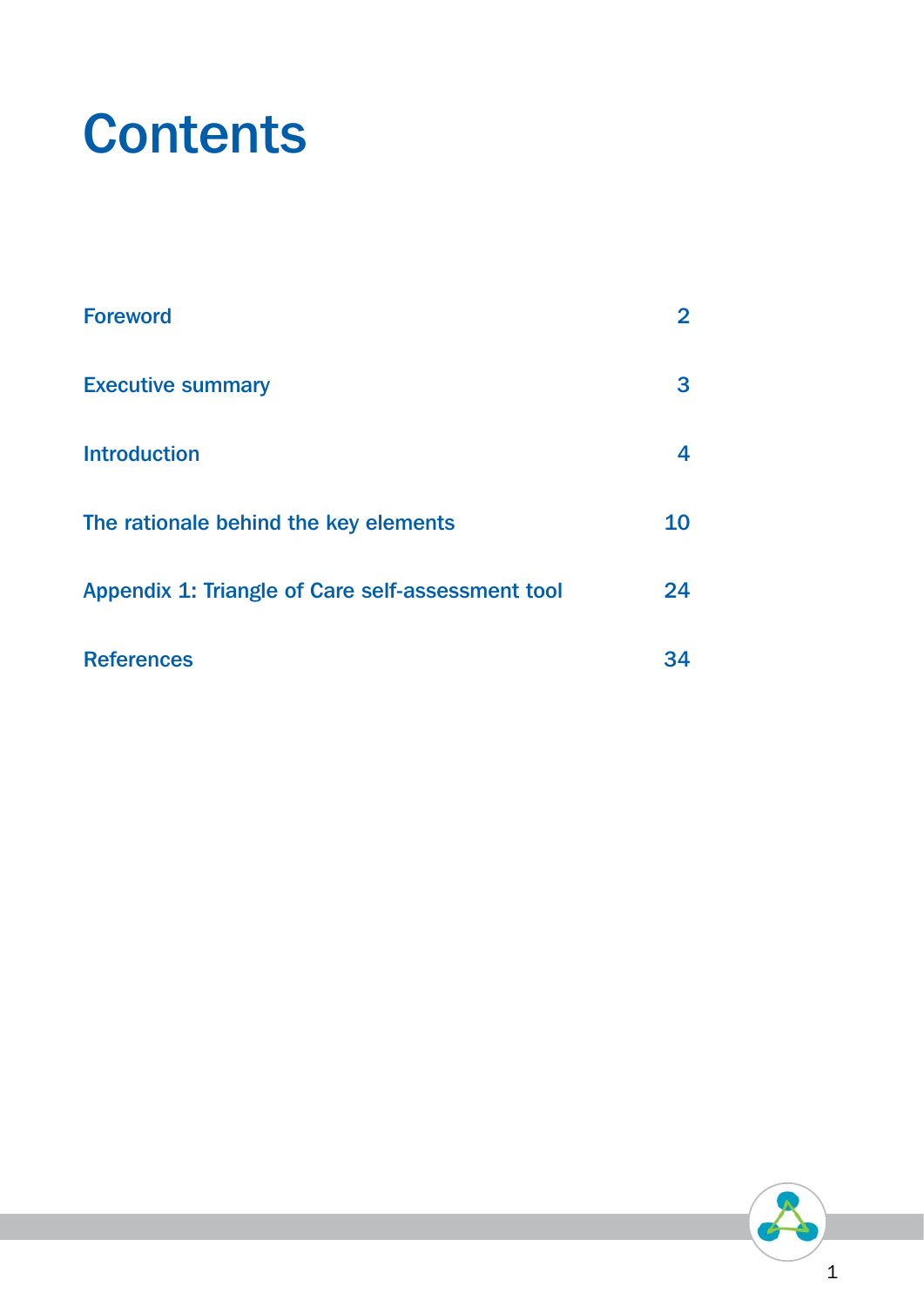### <span id="page-3-0"></span>Foreword



Carers are vital partners in the provision of mental health and social care services. 1.5 million people care for someone with mental ill health in the UK.

The original Triangle of Care guide was launched in July 2010 to build on existing developments and good practice to include and recognise carers as partners in care. It offered key standards and resources to support mental health service providers to ensure carers are fully included and supported when the person they care for has an acute mental health episode; the inclusion of carers benefits staff, carers and service users alike.

Carers Trust is the largest independent provider of carers support services and we are delighted to be working in partnership with several Scottish health boards as well as many Network Partners and other leading mental health and carer organisations to continue to drive forward the standards of the Triangle of Care. To this end, this guide has been revised to reflect the project development into all areas of the mental health care pathway including specialist services.

With the launch of the formal Triangle of Care membership scheme we hope to build on and develop this project further to ensure that all carers of someone with a mental health issue receive the information, advice and support they require to continue in their roles as expert partners in care.

**Thea Stein.** Chief Executive, Carers Trust

#### About Carers Trust

Carers Trust is a major new charity for, with and about carers. We work to improve support, services and recognition for anyone living with the challenges of caring, unpaid, for a family member or friend who is ill, frail, disabled or has mental health or addiction problems.

We do this with our Network Partners – a unique network of 118 independent carers centres, 63 Crossroads Care schemes and 104 young carers services. Together we are united by a shared vision for carers – to make sure that information, advice and practical support are available to all carers across the UK.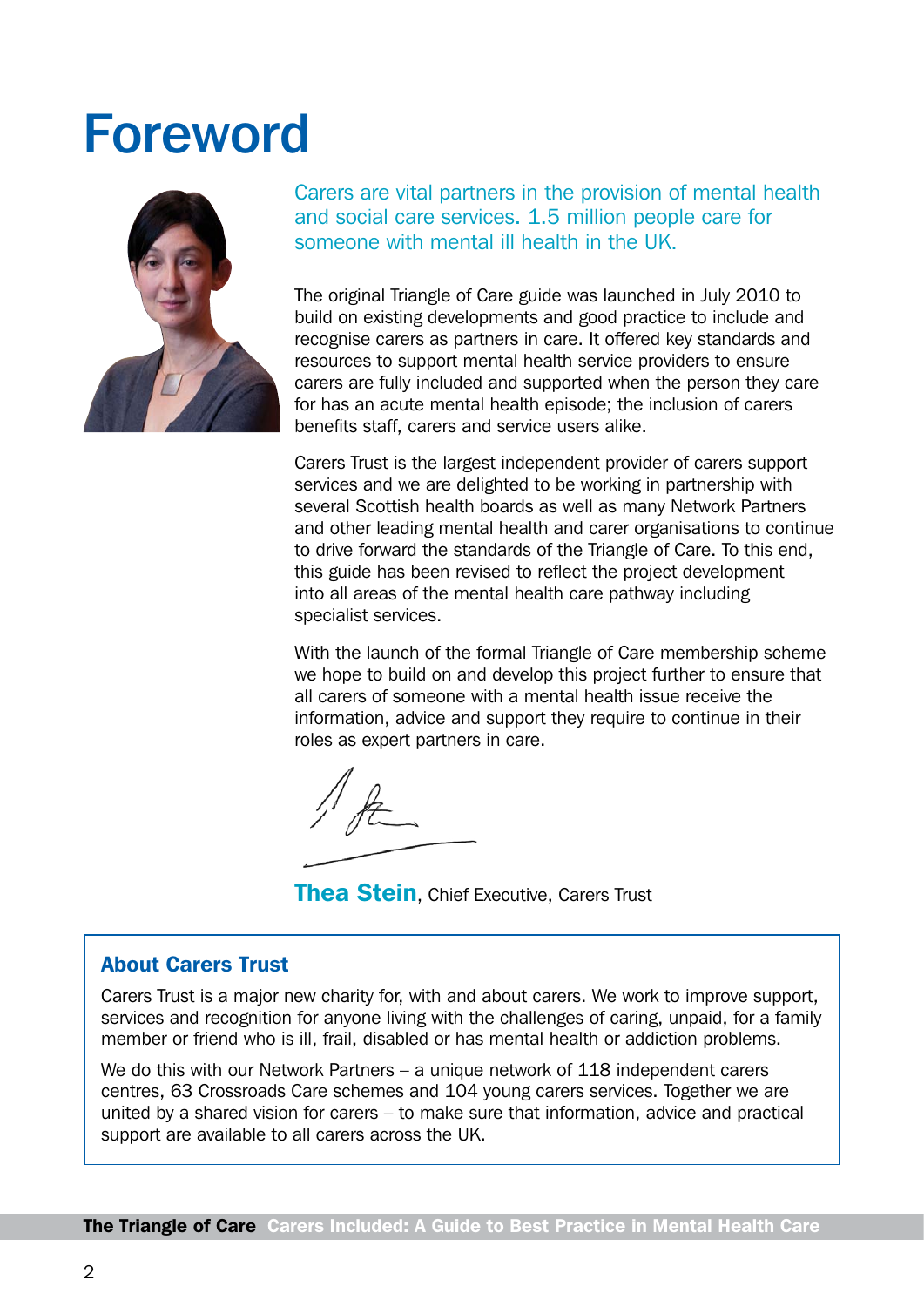# <span id="page-4-0"></span>Executive summary

The Triangle of Care is a therapeutic alliance between service user, staff member and carer that promotes safety, supports recovery and sustains wellbeing.

#### The key elements to achieving a Triangle of Care

The essence of this guide is to clearly identify the six key elements (standards) required to achieve better collaboration and partnership with carers in the service user and carer's journey through mental health services. For each element we suggest good practice examples and resources that may be helpful.

The six key standards state that:

- 1) Carers and the essential role they play are identified at first contact or as soon as possible thereafter.
- 2) Staff are 'carer aware' and trained in carer engagement strategies.
- 3) Policy and practice protocols re: confidentiality and sharing information, are in place.
- 4) Defined post(s) responsible for carers are in place.
- 5) A carer introduction to the service and staff is available, with a relevant range of information across the care pathway.
- 6) A range of carer support services is available.

In addition to the above, there also needs to be regular assessing and auditing to ensure these six key standards of carer engagement exist and remain in place. A self-assessment audit tool for carer engagement can be found in Appendix 1.

#### Who is this document for?

This guide is primarily addressed to mental health services, directors, managers, commissioners and staff, and also to inform carers, service users and carer groups. Success in achieving change depends upon staff becoming willing 'champions' for better partnership working and being able to challenge practice that excludes carers. A more inclusive attitude for carers and families should be promoted, where they are listened to and really heard and consulted more closely.

Better recognition that carers are key partners in the planning and provision of mental health care also makes sound economic sense. Both commissioners and providers of mental health services need to recognise that supporting carers through initiatives such as the Triangle of Care is a sound investment in safety, quality and continuity of care at relatively little financial cost. That said, supporting carers should not be used as a means, intentionally or otherwise, to substitute necessary statutory support and responsibilities. Carers support should not be seen as a means to reduce support to service users, or to legitimise inappropriate assumptions from services about how much carers can take on.

Although the terminology and legislation referred to in this guide applies to Scotland the standards and rationale are applicable across the whole of the UK.

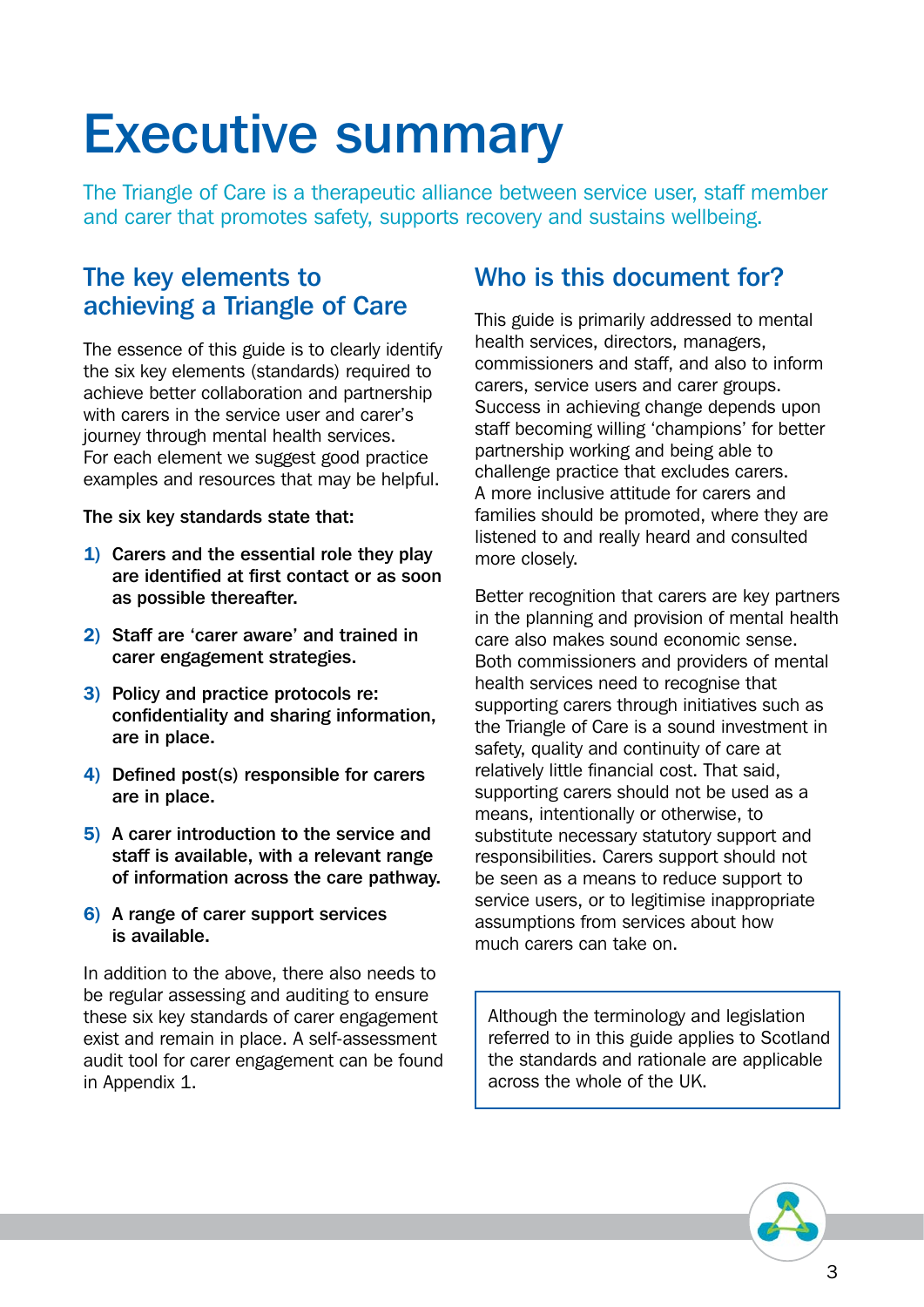# <span id="page-5-0"></span>Introduction

In July 2010, the Triangle of Care, Carers Included: A Guide to Best Practice in Acute Mental Health Care was launched in the Houses of Parliament. A joint production with The Princess Royal Trust for Carers and the National Mental Health Development Unit; the guide received a positive reception from professionals, carers and service users alike.

Carers Trust is a new charity formed by the merger of The Princess Royal Trust for Carers and Crossroads Care. Carers Trust now leads on the Triangle of Care project across the UK, and in Scotland is working with health boards and mental health services to engage, include and support carers in their services.

The Triangle of Care approach is aimed at encouraging partnership working with carers at all levels of care from the individual to overall service planning.

#### What would help carers and service users?

At a presentation to The Acute Care Programme (now closed) Alan Worthington asked the following questions:



#### What if? – A carer's journey through acute care services

(With apologies to Rudyard Kipling.)

#### When asking for help, what if …

- both my relative and I had a phone number to call if an acute situation was to develop
- as a carer I could call the staff, tell them the need was urgent and I would get a quick response
- $\bullet$  when assessing my relative, the worker(s) talked to me as well, so as to get a clear picture of how to help
- the worker(s) tried to get a good picture of what my son was like when he was well and aspired to help him to return to this.

#### When treatment is at home, what if …

- staff gave explanations and offered a choice of options
- treatments were explained and strategies for managing the medication were given
- as a carer I was given the same sort of information, support and coping strategies that are now seen in many inpatient settings and reassurance when my relative became a person I couldn't recognise.

#### When an admission was being planned, what if …

- the service was close enough to easily keep up family support
- the service could offer alternatives to a hospital bed.

#### On the ward, what if …

- $\bullet$  the staff gave time each day to have good conversation and give support
- $\bullet$  the ward provided a warm friendly atmosphere with things of interest to do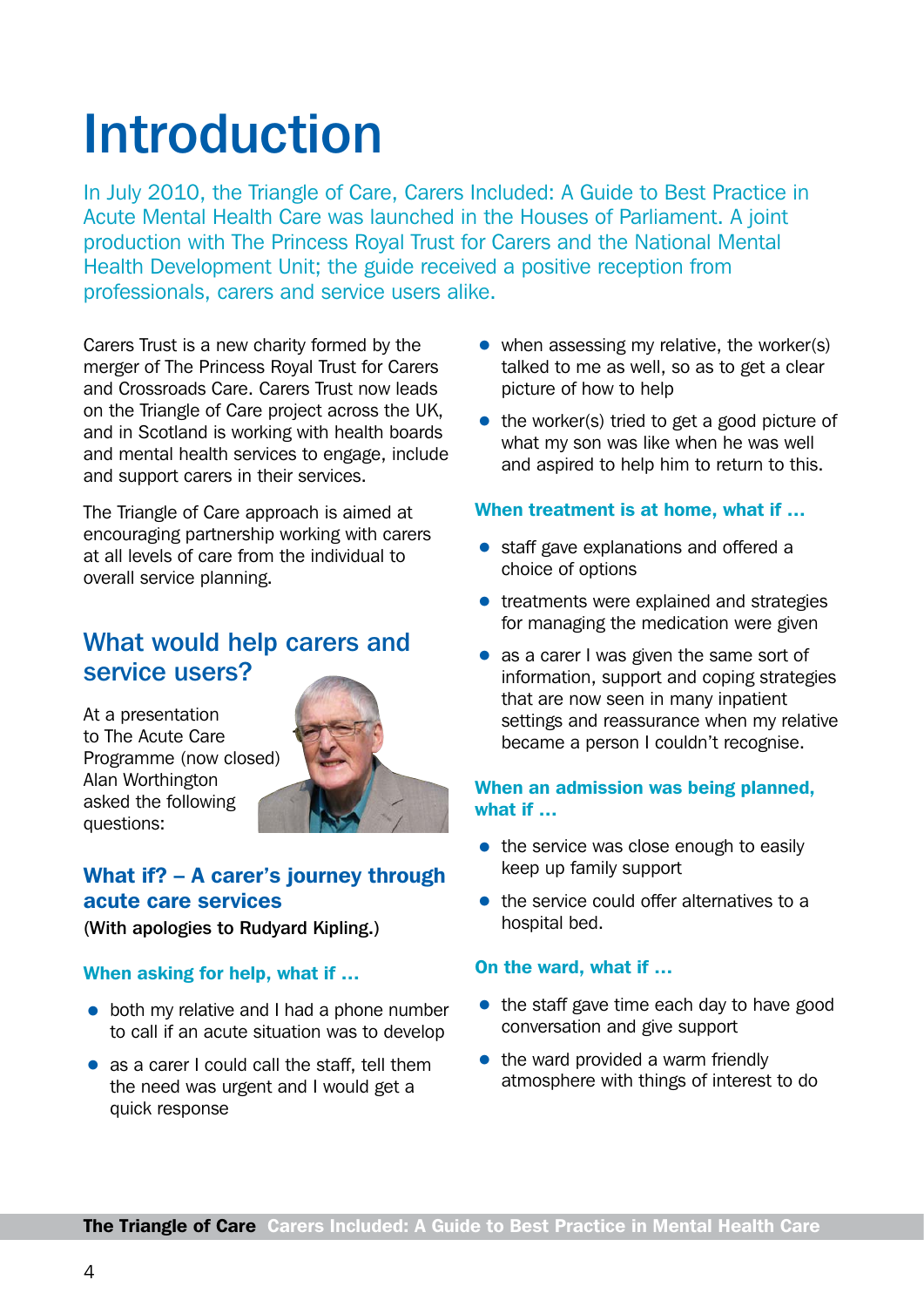- $\bullet$  there were groups to explore general life and mental ill health, with opportunities to learn from others and develop companionship
- when I visited the ward I was welcomed as a friend and supporter of the work, and staff accepted that I wished to contribute for my relative's benefit and the benefit of others
- I was offered information about the ward and services
- $\bullet$  when the named nurse was not available. there was someone else who was willing to talk to me.

#### At leave or discharge, what if …

- I was involved in the planning and we all worked out what to do if, for example if there was a relapse or if the carer became ill
- my relative was given practical help with keeping his medication sorted and help with remembering to take it.

#### Afterwards, what if …

- $\bullet$  when the episode was over, the services asked for feedback and used it to improve things in the future
- $\bullet$  that I knew that my relative would be visited within two days of discharge
- $\bullet$  that I knew that his physical and mental health would be reviewed at regular intervals
- $\bullet$  if necessary, we would be offered family interventions and talking therapies.

#### … then our caring duties would diminish to a point when we could look towards our own recovery.

What if your service was responsive enough to be able to answer all of Alan's questions with a yes. Carers Trust and its partners believes the best way to do this is by developing and maintaining the Triangle of Care: a carer engagement approach for mental health services.

#### The Triangle of Care: a carer engagement approach for mental health services

The Triangle of Care approach was initially developed by carers and staff seeking to improve carer engagement in acute inpatient services. It has now been extended to cover all services within a mental health service whether they be an inpatient, community team or specialist service such as eating disorders or forensic. Carers frequently report that their involvement in care is not adequately recognised and their expert knowledge of the 'well person' is not taken into account.

A disconnected model of involvement like this can lead to carers being excluded at important points.



This leads to gaps in practice which can result in the carer being left on the outside and in failures to share information that may be vital to risk assessment, care planning, and to acting in the best interests of both service user and carer.

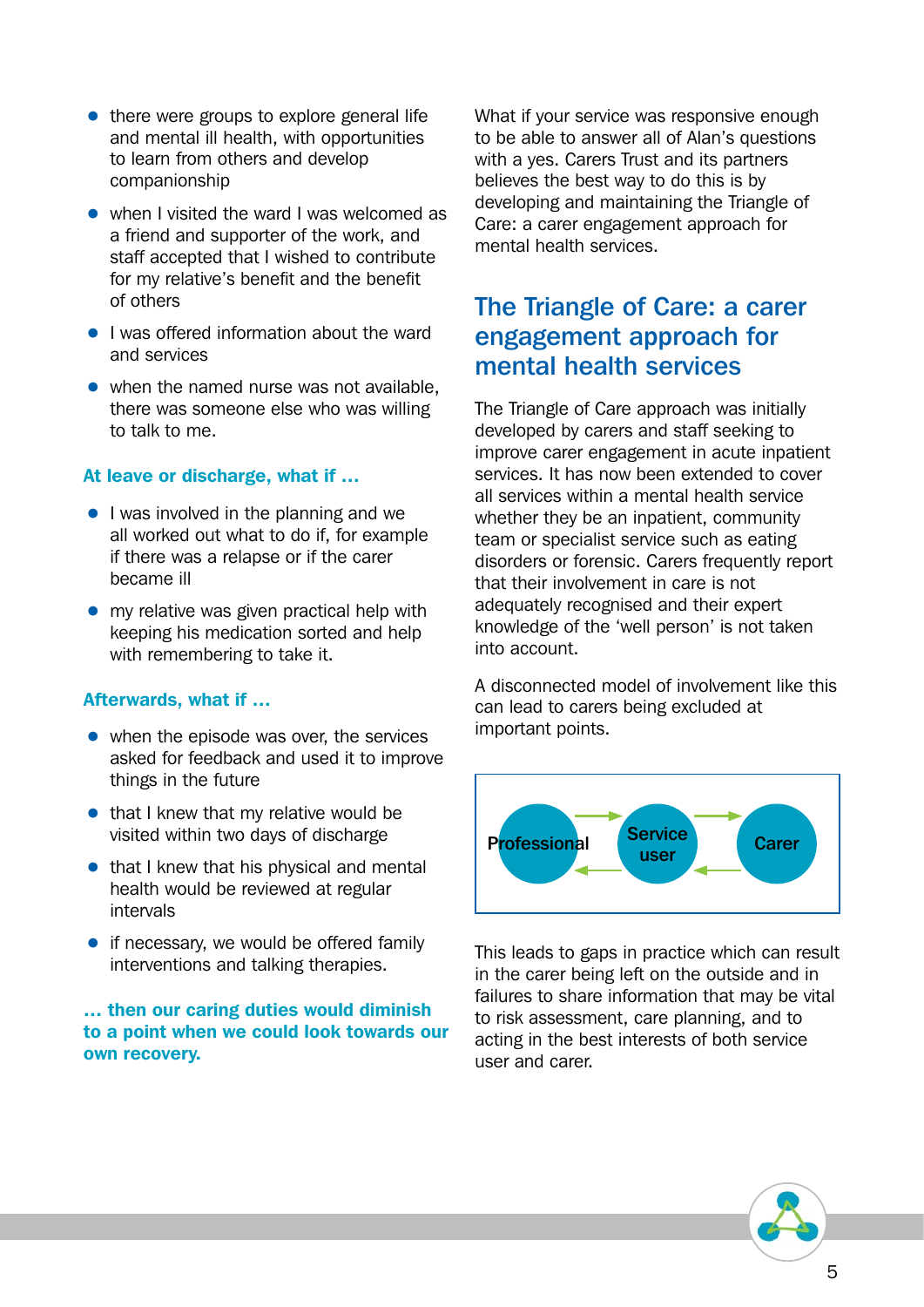#### Some common problems

"At the time, when my relative joined the service I felt completely lost. Here was a set of new experiences I could not have imagined. I needed to know the ropes, who was there to help and what was going on. I especially needed to believe in the professionals – that they understood my connection to this precious person now in their care. I needed to have confidence they knew how to help him recover and that they saw me as part of that recovery."

> Carer speaking about when the person they care for had their first episode

"At times I try to imagine how different things might have been if the staff had realised how close we had been until the breakdown. If only someone had met me and listened to my part of the events – asked me what help I needed. I do wish they had explained to me what they were doing and warned me when she was discharged. I could have been better prepared and we might still be close friends."

#### Carer speaking of a lost relationship

Carers say their wish to be effective is commonly thwarted by failures in communication. At critical points and in specific ways they can be excluded by staff, and requests for helpful information, support and advice are not heard.

The Triangle of Care can be part of the solution.



The concept of a triangle has been proposed by many carers who wish to be thought of as active partners within the care team. It is seen when there is collaboration between the mental health professional, service user and carer. The link between the professional and patient often defines the service, but in most cases the bond between patient and carer has pre-existed.

An effective Triangle of Care will only be complete if there is a willingness by the professional and carer to engage. Most carers recognise that this three-way partnership between service user, carer and clinicians, with all the voices being heard and influencing care treatment decisions, will produce the best chance of recovery. This places an onus on professionals and services to actively encourage this partnership.

Carers wish to be trusted, involved and become more effective. Services may have traditional ways of doing things which create obstacles for carer support. More effective carer engagement will grow from changing attitudes and adopting positive practice. This relationship can be reinforced by putting in place key components which invite carer participation, giving information, support and advice in a considered manner. This approach should involve carers in all stages of the process including assessment, care planning, treatment, referrals and discharge planning, as well as decisions in such areas as aftercare provision, housing, and employment support.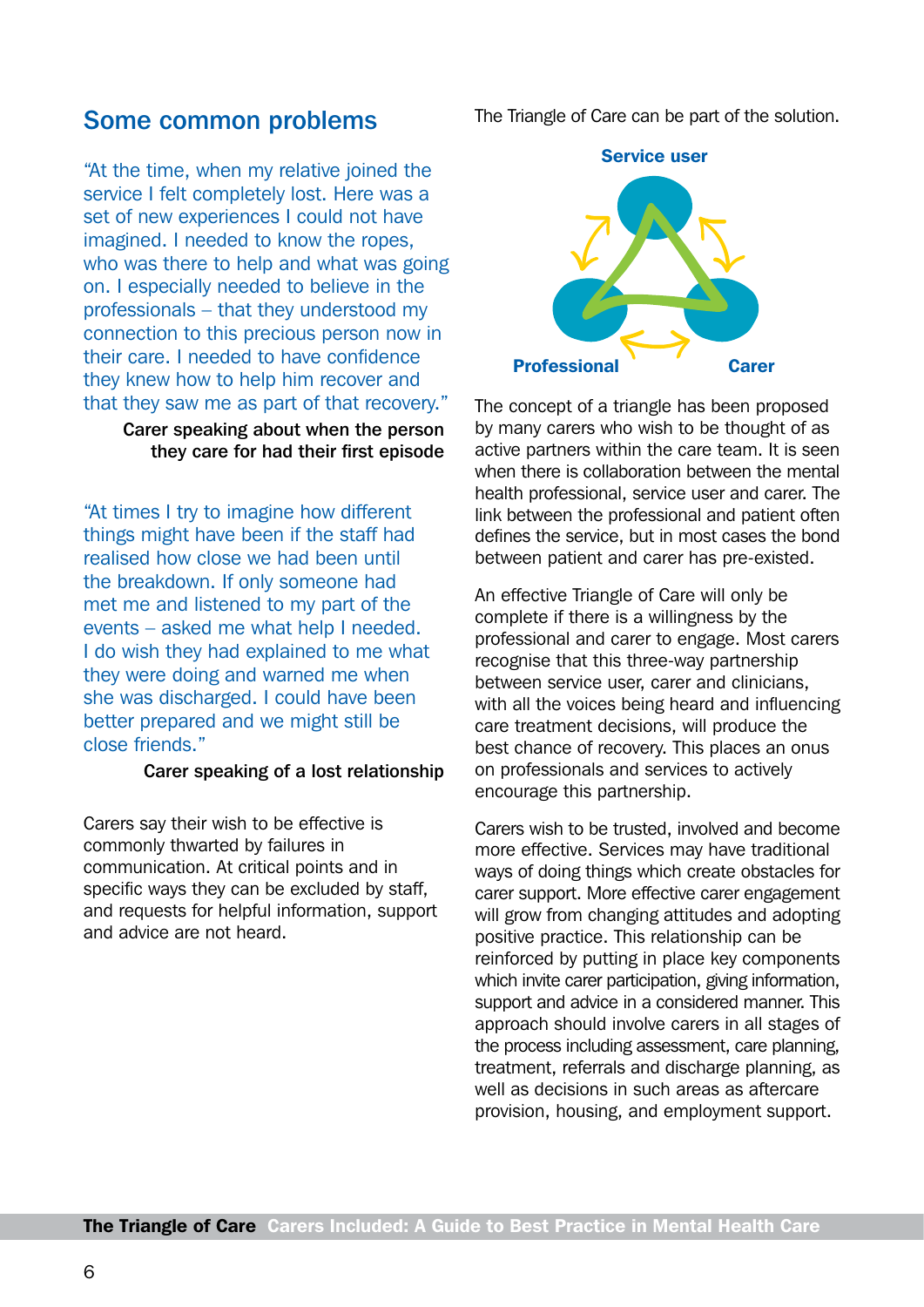#### Why is carer engagement so important in mental health services?

Carers are usually the first to be aware of a developing crisis – often at times when professional help has not yet been established or is unavailable. They are often best placed to notice subtle changes in the person for whom they care, and usually the first to notice the early warning signs of a relapse.

Carers want to see a collaborative team approach to care, and be seen as partners in care. They want to be kept involved and informed throughout the assessment, treatment and aftercare planning of the person they care for. This is particularly true in periods of crisis and need for acute care, when carers are understandably extremely concerned about those they care for and want to contribute to ensuring that person gets the best care possible.

Canvassing the views of carers at such times may be key to ensuring that any risk factors they are aware of are properly evaluated and acted upon. It has been a feature of a number of inquiries into serious incidents that failure to communicate with and listen to carers and families has been a significant contributory factor.

Crisis events are often the start of the patient journey and may be pivotal in commencing recovery. Carers need to be kept informed and be seen as part of the treatment team, with information sharing at all stages of care.

Beyond carers' ongoing responsibilities for day-to-day care, service users in the acute phase of their illness require more intensive input and those who may previously have been hospitalised often remain at home and this can have considerable implications for carers. Carers often have the principal responsibility for care when the professionals are not there, and are commonly faced with providing care to service users who are acutely unwell. Many emphasise the benefits of the person they care for remaining within their home environment, providing that these benefits are fully realised through sufficient support and expertise on the part of the staff team. Intensive not Intrusive (Mental Welfare Commission Scotland, 2012) on standards for Intensive Home Treatment Teams, noted: "An important part of offering intensive home care is the inclusion of carers in the process. Carers told us they generally felt involved and part of the care and forward planning."

Admission to hospital is also a time when carer engagement and support needs to be given special attention. Carers usually remember ward admission as a traumatic and troubling time, often involving conflicting emotions of guilt and relief, particularly if it is an enforced/compulsory admission. Carer involvement is also fundamental to good care planning and informed risk management.

When a service user is discharged to a community team, they are allocated a named worker, such as a Community Psychiatric Nurse or social worker if required and this is an opportunity for services to engage with carers as equal partners. Although many carers see professionals as strangers who enter their homes it does give carers an opportunity to inform them of their experiences of the service users' condition and a chance to find out more of what the future holds. If carers are not included and treated as partners this can have a severe effect on the service user's condition, the carer's confidence in services and the professional's ability to support their client adequately. In addition, inclusion and support of carers can support the recovery approach ensuring the service user has greater chance of achieving recovery.

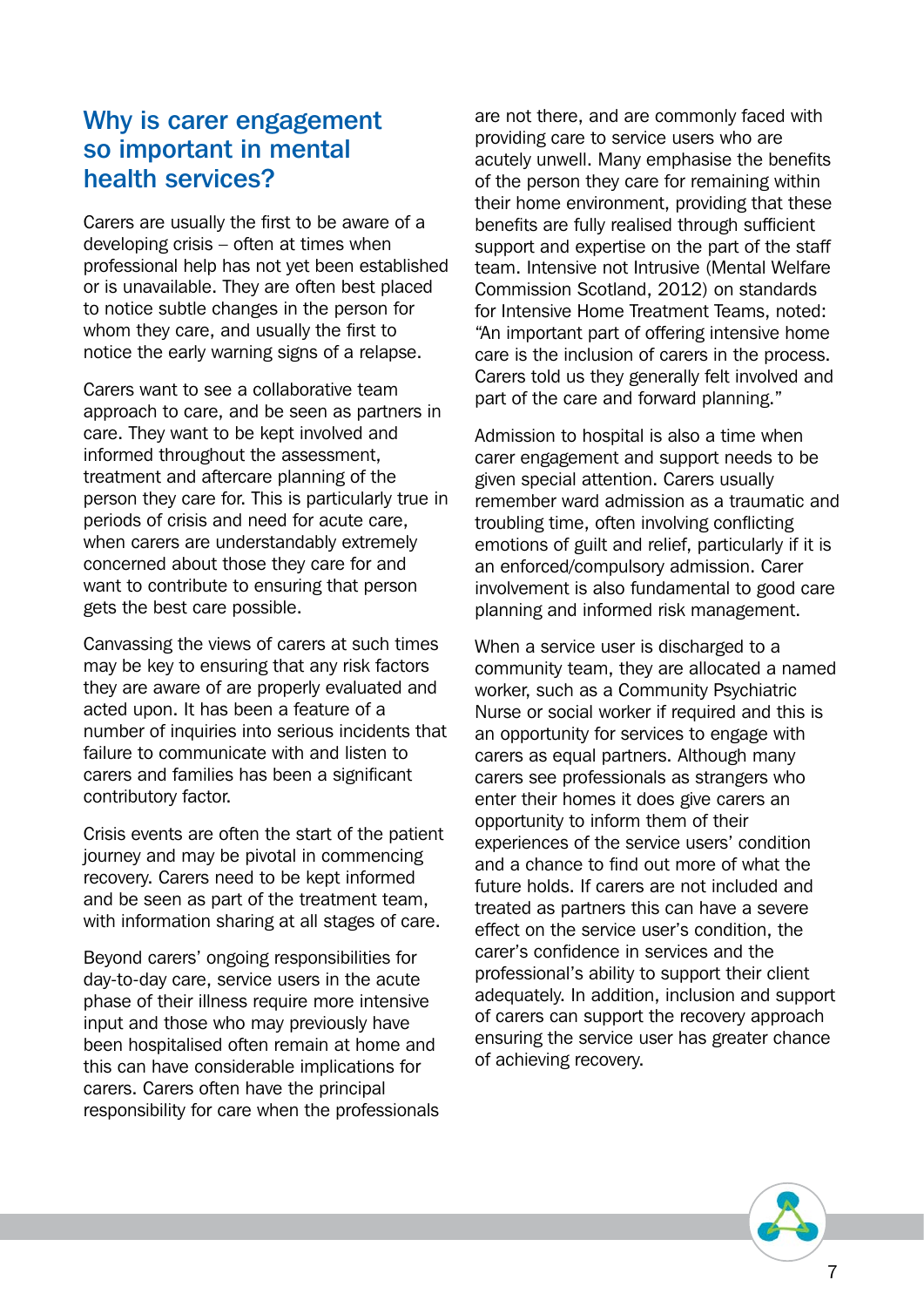"I'm left feeling very alone with it all. Because staff are so familiar with mental illness, they lose sight of what it's like to be a carer dealing with the effects of the condition day after day."

Carer

#### Creating the Triangle of Care

The carer quoted above points to some of the common obstacles to good engagement experienced by carers. In the Triangle of Care you will find ways of achieving better collaboration between the mental health clinician/team/ward, service user and carer, based on the six key standards which make up an effective triangle. The rationale for each of these standards is explained and examples of good practice highlighted. Planning to achieve an effective Triangle of Care is based on recognising that the service needs to ensure each element is put in place to create and sustain the engagement required to achieve better outcomes for carers and service users.

In Scotland many acute services (whether inpatient, community, crisis or specialist) are now using some of these elements of best practice for ensuring effective carer engagement. The development of Scottish Recovery Indicator 2 is also being used extensively to evidence carer involvement. The Scottish Recovery Network identified that: "Anecdotal feedback suggests that where services do gather information from family members and carers they have been surprised at how left out and angry some people feel. There is a real sense of frustration amongst carers, both that their needs are not being fully assessed and that they sometimes feel they are denied the opportunity to collaborate and support the recovery process."

"The carer is the most likely person to have useful info that could help recovery, but professionals still see the service user as very separate from the carer, often assuming the person will not want a carer involved."

> (Chief Executive, Support in Mind Scotland, 2012)

The Mental Health (Care & Treatment) (Scotland) Act 2003, includes respect for carers as one of its guiding principles. This is defined as: "Those who provide care to service users on an informal basis should be afforded respect for their role and experiences, should receive appropriate information and advice, and should have their views and needs taken into account."

The Triangle of Care approach focuses on improving carer-staff interactions in dealing with episodes of care, wherever they take place on the care pathway. Carers are usually willing to connect with staff and to do what they can to help resolve a crisis or improve the health and care needs of the person they care for.

They often value the professionals temporarily taking over the responsibility from them and giving them space to reflect and get more understanding of how to manage their caring role and how to get support in doing so.

"I experienced a great sense of relief. The professionals had taken over my burden. It felt much safer for James now." **Carer** 

"As soon as my son was admitted the psychiatrist met with me and gave me lots of information on the illness, medication and treatment and there was regular contact throughout my son's time as an inpatient." Carer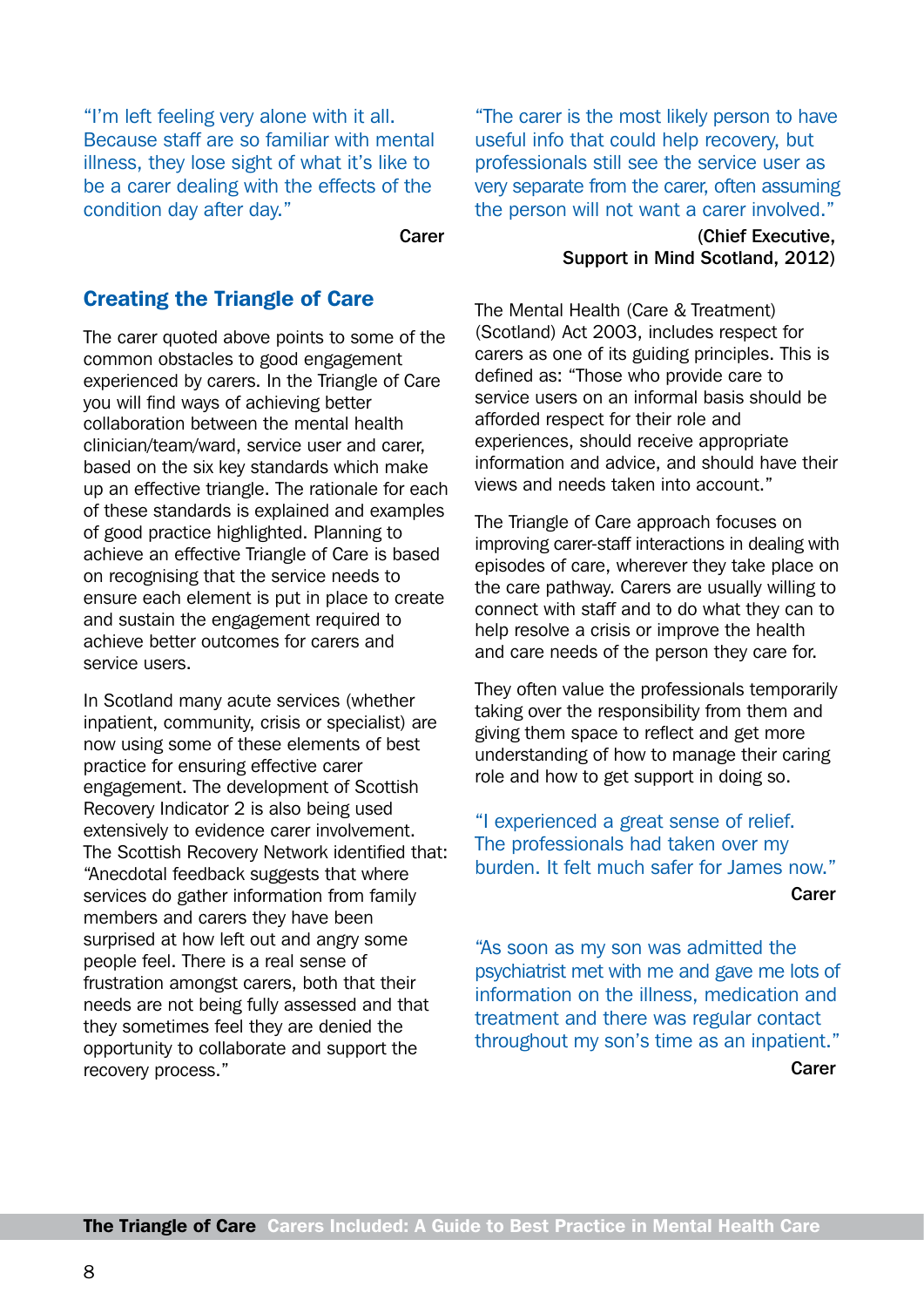#### The key elements to achieving a Triangle of Care

The essence of this approach is to clearly identify the six key standards required to achieve better collaboration and partnership in the service user's and carer's journey through mental health services. For each standard you will find good practice examples and resources that may be helpful.

- 1) Carers and the essential role they play are identified at first contact or as soon as possible thereafter.
	- Carers' views and knowledge are sought, shared, used and regularly updated as overall care plans and strategies to support treatment and recovery take shape.
- 2) Staff are 'carer aware' and trained in carer engagement strategies.
	- Staff need to be aware of and welcome the valuable contribution carers can make and be mindful of carers' own needs.
	- Staff need knowledge, training and support to become carer aware.

#### 3) Policy and practice protocols re: confidentially and sharing information, are in place.

To ensure proactive engagement carers need to be part of the care planning and treatment process across the care pathway, that is, for inpatient, home treatment and community, the service should have clear policies and mechanisms and ensure these are routinely used, including:

• Guidelines on confidentiality and for sharing information – a three-way process between service users, carers and professionals.

- Information release forms and protocols.
- Advance statement forms and protocols.
- 4) Defined post(s) responsible for carers are in place, including:
	- Carers lead or champion for all wards and teams irrespective of which service.
	- Carers links delegated for each shift/team.
- 5) A carer introduction to the service and staff is available, with a relevant range of information across the care pathway, including:
	- An introductory letter from the team or ward explaining the nature of the service provided and who to contact, including out of hours.
	- An appointment with a named member of the team to discuss their views and involvement.
	- Ward orientation/induction procedure and leaflet.
	- Carer information packs.
	- Discharge planning and aftercare support.
- 6) A range of carer support services is available, including:
	- Carer support.
	- Carer needs assessment.
	- Family interventions.

#### There also needs to be regular assessing and auditing to ensure the six key standards of carer engagement exist and remain in place.

A self-assessment audit tool for carer engagement can be found in Appendix 1.

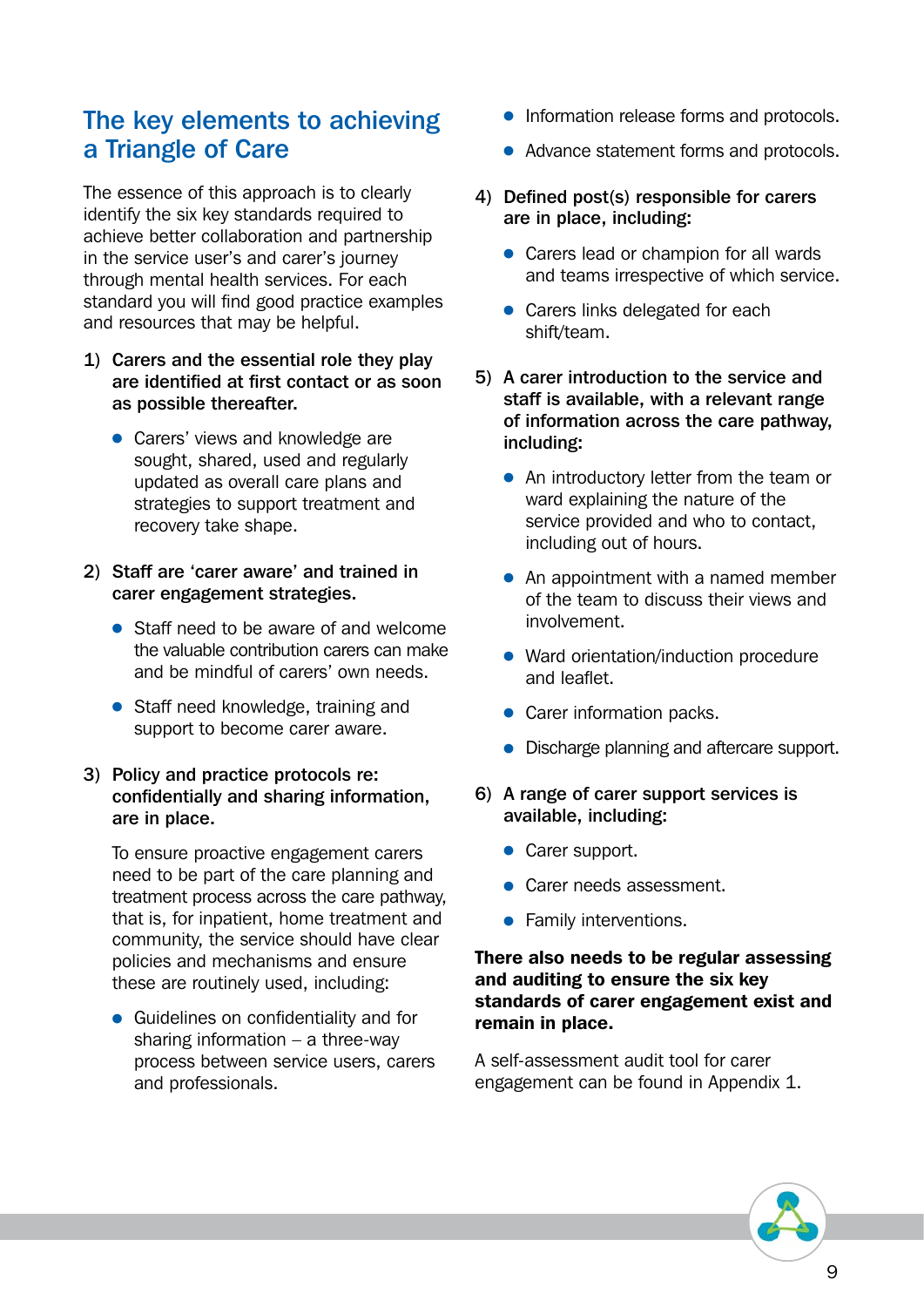# <span id="page-11-0"></span>The rationale behind the key elements

#### 1) Carers and the essential role they play are identified at first contact or as soon as possible thereafter.

Staff need to identify the carer(s), that is, the people who are providing significant support. They need to listen to and respect carers' views and ensure this knowledge is recorded and shared within the team providing care. Carers often possess crucial information such as interests of service user and allergies as a result of their close relationship, and often almost constant contact with the service user. Their early involvement will help provide the most accurate assessment on which to plan treatment and assess risk. The carer needs to be part of giving and receiving information and be helped to develop coping strategies vital for successful care and recovery. Staff should be mindful of gender, ethnicity and cultural needs, including religion, which may influence the caring role.

#### Who are carers?

The term carer is relatively new in health and social care, though the concept of what a carer is or does is more widely understood. Some people who care are relatives, and prefer to use the word relative to describe themselves. Others have close friendships and are caring for people they live with who are not relatives. Some are carers of friends or clients such as tenants. Some do not accept that they are carers or even shun the concept. If someone is involved with and

gives significant support to another person irrespective of whether they live with that person or not, they should be considered to be a carer and be actively engaged by the care team. This applies even if the person being cared for is unable, or even unwilling, to acknowledge the carer's involvement.

Carers can be a mix of relatives including parents, children, siblings, partners or friends. What they have in common is wanting to help the person they care for to be safe and recover. When mental ill health masks the 'well' person's personality, family and friends cherish the memory of the well person and strive for their recovery.

Recognition and respect are major issues for relatives and friends who provide care, and are central to confident care giving.

"It's like being on the outside looking in [being a carer and dealing with services]. Really we are the ones who should be on the inside and professionals should be looking at what we do and learn from how we cope with the person we care for – you never know they might learn something."

Carer

"Early identification can mean that carers are able to continue caring for longer, with better outcomes for them and the person they care for. A key time to identify a carer is when the person they care for is admitted to or discharged from hospital."

> (Equal Partners in Care, NHS Education for Scotland, 2013)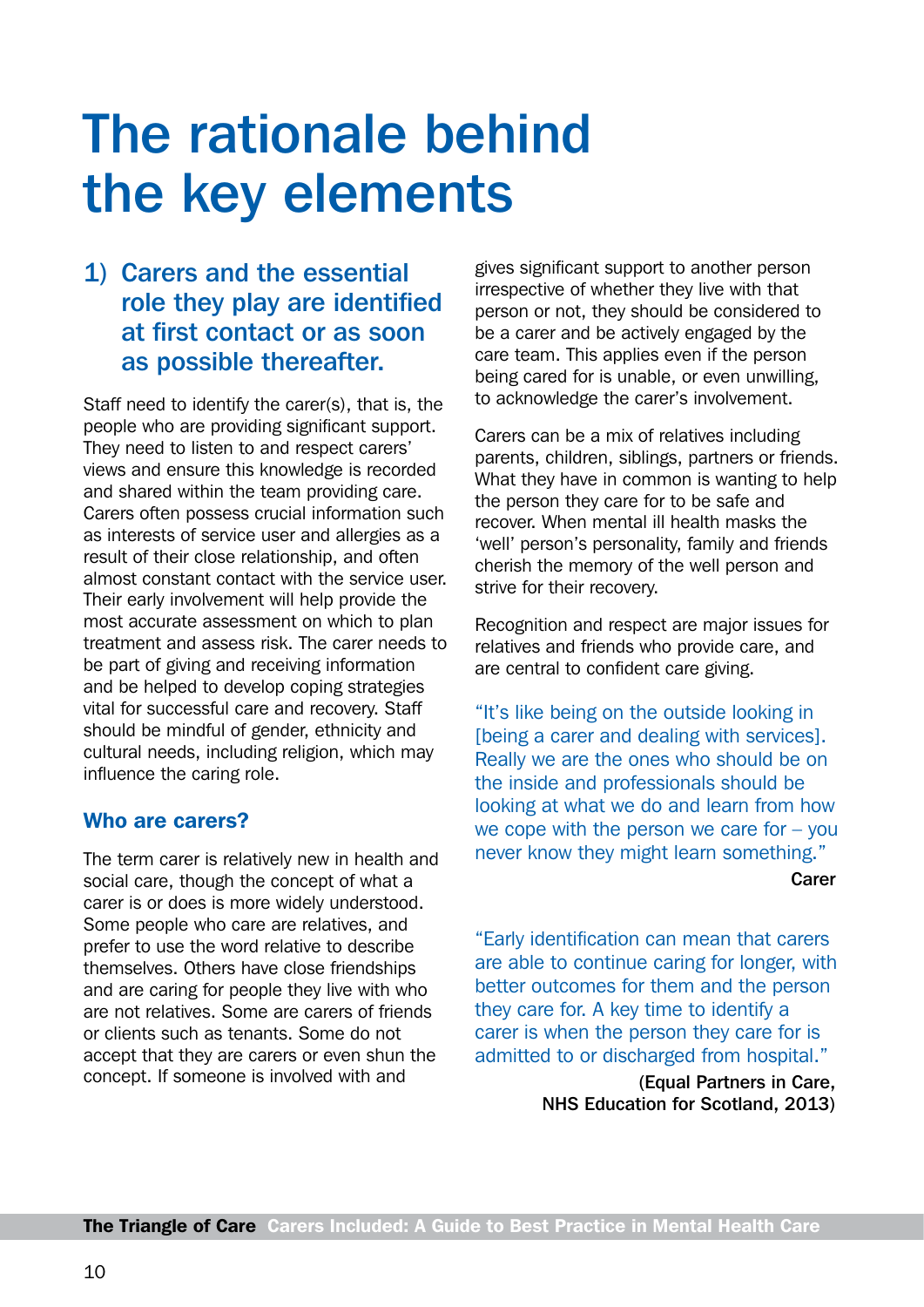All members of the mental health team need to know which carer(s) has taken primary responsibility for caring for an individual. This information needs to be recorded. If the person is a parent with a young family or a young carer themself, then any pressure on the children in the family needs to be recognised and a referral to young carers services discussed.

Many carers do not realise that as such they have rights to both information and support. Some may, for example, qualify for equipment and financial resources. It is an essential part of a service's responsibility to promote awareness among carers about their rights.

#### Best practice examples

- Mental Health Carer Coordinators. Staff work across acute inpatient admission units and community mental health teams to help identify and support mental health carers. (NHS Lanarkshire).
- The South Rehabilitation Service, based at Leverndale Hospital, uses a Behavioural Family Therapy approach to identify and include carers and family members in service development and care and treatment plans. Details of carer involvement are recorded in service plans, and carer awareness training takes place with staff. (NHS Greater Glasgow & Clyde).
- The Young Carer's Authorisation Card is used fully within Fife young carers services and is being piloted in several health board areas. This will help workers to identify young carers and involve them in discussions and decisions about the person they care for.

#### 2) Staff are 'carer aware' and trained in carer engagement strategies.

#### Do all front line staff understand "being in the carer's shoes"?

Caring Together, The Carers Strategy for Scotland (2010), and Getting it Right for Young Carers, The Young Carers Strategy for Scotland (2010) both emphasise the importance of workforce training to ensure staff have a proper understanding and appreciation of the role of carers and young carers.

NHS Carer Information Strategies: Minimum Requirements and Guidance on Implementation (2006) requires that an accountable, key member of staff is identified at local level to have responsibility for design and delivery of carer awareness.

Underpinning the effective delivery of a Triangle of Care is the ability of staff to listen empathetically to the experiences and concerns of carers and discuss with the carer the best ways of dealing with them. All staff need to work to a whole person approach and should have received carer awareness training. Staff need to be aware of the valuable contribution carers can make to the assessment and care of the service user, be mindful of carers' own needs and confident when talking to carers. This does not happen automatically. To help them to meet their obligations, staff need knowledge, training and support. They should be capable of dealing with carers' questions and concerns, and of pointing them towards sources of support where the carer can find further help to meet their needs. It has been shown to be highly effective to have carers taking part in the planning and delivery of training.

Staff who undertake assessment and care planning should have received specific training in how to involve service users and

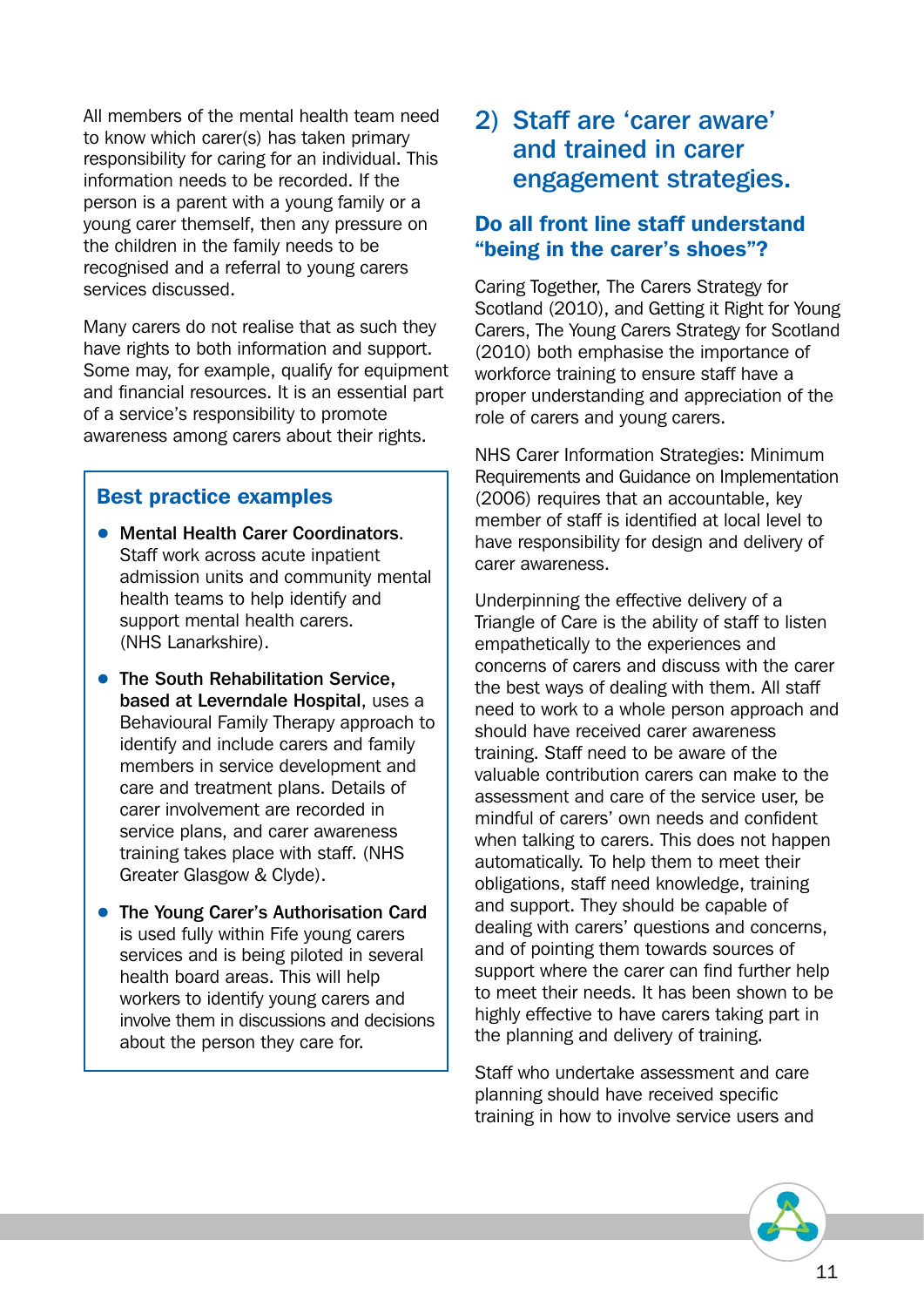carers. This is particularly important in home treatment and community situations which are often reliant on the support provided by carers.

Successful long-term outcomes are most likely when staff accept the benefits of carer involvement and collectively promote the concept of a therapeutic triangle formed by themselves, the service user and carer(s). When all three parties work together they create the Triangle of Care most likely to optimise safety, opportunity and recovery for the service user and be most helpful for the carer.

"I wanted to be part of decisions about the treatment plan, but I didn't know if I could, or if they would think I was interfering."

Carer

#### Best practice examples

- Carer Awareness Training Sessions delivered to front line NHS workers, designed and delivered with input from carers. (Glasgow Association for Mental Health).
- Supporting Relatives and Informal Carers – Top Tips for Mental Health Workers. This series of cards contains advice from carers of people with mental ill health, on involving carers in the patient's recovery. (Support in Mind Scotland).
- Scottish Borders Young Carer Strategy. Joint development whereby young carers are identified and supported and awareness of the needs of young carers is raised by provision of awareness raising training. (Produced in partnership between Scottish Borders Council, NHS Borders and partner agencies).

#### 3) Policy and practice protocols re: confidentiality and sharing information, are in place.

"Put a group of carers in a room and very soon the issue of confidentiality will come into the discussion."

#### Carer Support Worker

Confidentiality, though crucial, is often seen as a problem area in creating a Triangle of Care. The therapeutic relationship between worker and service user is based on having confidence or trust that what is said will not be disclosed without their agreement. This agreement needs to be considered in the context that the carer may have key information relevant to safe and effective care planning for the service user. They may also be required to take on roles and responsibilities to achieve the best care plan in the home or once the service user is discharged.

Carers are likely to know the history of the crisis, and have known the 'well person'. They are aware of what may influence his or her recovery. They should therefore be encouraged to share this information, not only because it will help the clinical assessment and treatment, but also because it gives them a positive role and confidence in the programme. Consideration needs to be given to the fact that a crisis, especially involving the need for compulsory treatment and/or admission may provoke user/carer conflict that may temporarily prevent consent to sharing information.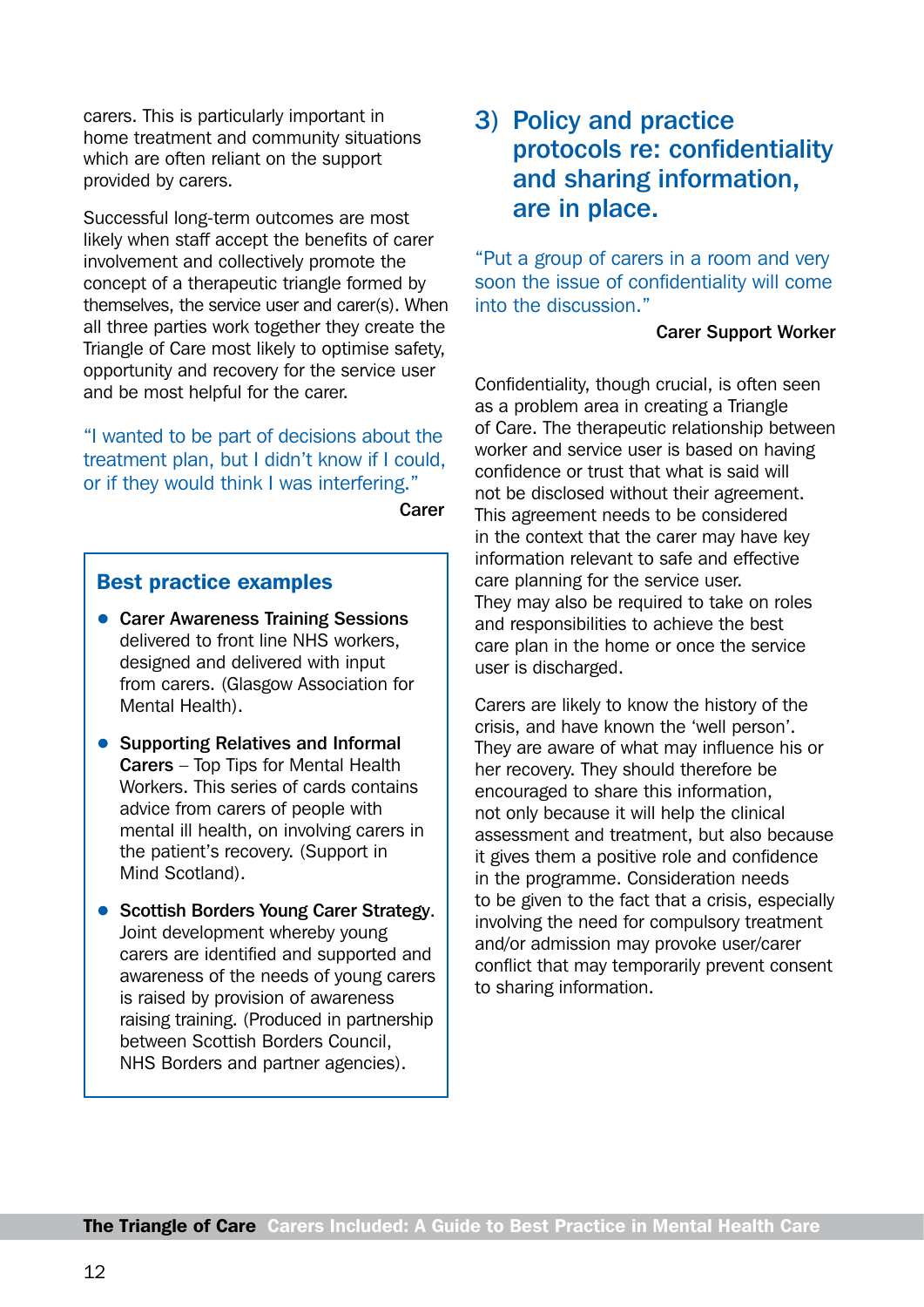The Mental Welfare Commission for Scotland's Good Practice Guidance, Carers and Confidentiality (2013) makes reference to the The General Medical Council which states:

"Confidentiality is central to trust between doctors and patients. Without assurances about confidentiality, patients may be reluctant to seek medical attention or to give doctors the information they need in order to provide good care. But appropriate information sharing is essential to the efficient provision of safe, effective care, both for the individual patient and for the wider community of patients. Confidentiality is an important duty, but it is not absolute."

"You should not refuse to listen to a patient's partner, carers or others on the basis of confidentiality. Their views or the information they provide might be helpful in your care of the patient."

Carers say professionals are understandably reluctant to engage with them when the service user has not given consent to share. Staff should be aware that this can lead to a failure to provide general information and can inhibit the carer from sharing valuable information and insights.

With the support of a Carer Support Worker (or other advocate) the carer can be helped to focus on general issues and alternative sources of help.

#### A suggested example of good practice:

- Discuss with the service user if there is anyone providing significant care. Record and share this as required.
- $\bullet$  If a carer is involved, then discussion should establish if the service user has capacity to give or withhold consent to sharing of information.
- $\bullet$  If capacity is present the level of information to be shared with the carer should be agreed with the service user. This may be full, partial or no disclosure.
- This decision is recorded. If possible, the service user should sign consent for sharing information with the carer. In Scotland, any person over the age of 16 is presumed to have capacity and to be able to make decisions about their own health care and also about the sharing of personal health information (the Age of Legal Capacity (Scotland) Act 1991).
- If a person over the age of 16 does not have this capacity then the Adults with Incapacity (Scotland) Act 2000 is the law which sets alternatives in place, and mental health professionals will only be bound to share health information if the carer also has appropriate guardianship powers.
- If the service user wishes no disclosure, these wishes must be respected, but staff should regularly revisit this decision. In this scenario, careful consideration is needed on how the carer(s) can still be offered support and general information especially if the carer is to be responsible for ensuring the service user is safe and well at home (Mental Welfare Commission, Scotland, 2013).

(continued)

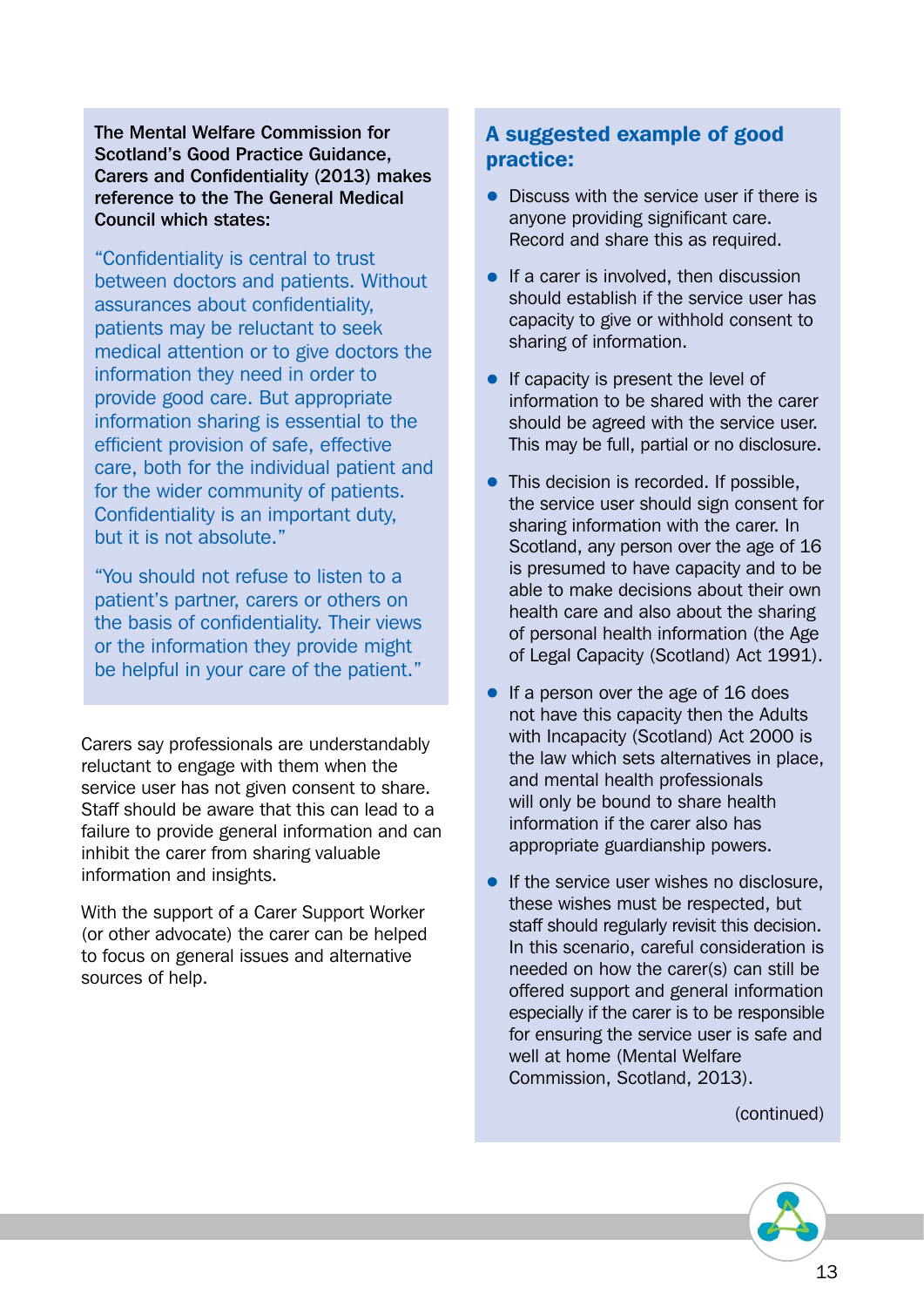It is good practice for any paperwork, including letters, relating to the carer to be stored in a separate section of the service user's notes. This can reduce the risk of disclosure of carer or service user confidences.

It is vital to emphasise that the above applies only to information that is personal to the service user, that is patient identifiable information such as the service user's diagnosis, treatment options and other personal details. Carers can always receive non-confidential information from staff such as information that is already in the public domain about mental health conditions, the workings of the Mental Health (Care & Treatment) (Scotland) Act 2003, and local services available for both carers and service users. Staff can build stronger relationships with carers by offering and sharing non-confidential information, even if sharing of the service user's information may not be appropriate in that situation. Staff should ensure they ascertain what information carers already know, as any information carers are already aware of is not to be treated as confidential.

Similarly, carers have the same rights to confidentiality of information they disclose as service users do. It is vital for staff to understand and respect carers' rights as they would service users'.

#### Best practice examples

- Carers and Confidentiality in Mental Health. A short leaflet for staff working with carers. (Royal College of Psychiatrists and The Princess Royal Trust for Carers).
- Carers and Confidentiality. A best practice guide for staff working with carers. (Mental Welfare Commission for Scotland).
- Carers Information Pack. A pack with information for carers, families and friends, with a section on confidentiality. (Support in Mind Scotland).
- Consent to Share Information. A form for staff to complete with service users to inform staff on what information can be shared. (Avon and Wiltshire Mental Health Partnership NHS Trust).

Under The Mental Health (Care & Treatment) (Scotland) Act 2003, service users have the right to have any Advance Statements taken into account by anyone carrying out duties under the Act. These statements can set out in clear detail the service user's wishes about care and treatment and which carer(s) to contact should they become too unwell to engage in such discussion. Staff should ensure that carers know if such a statement has been prepared, where the statement is held and how to activate it.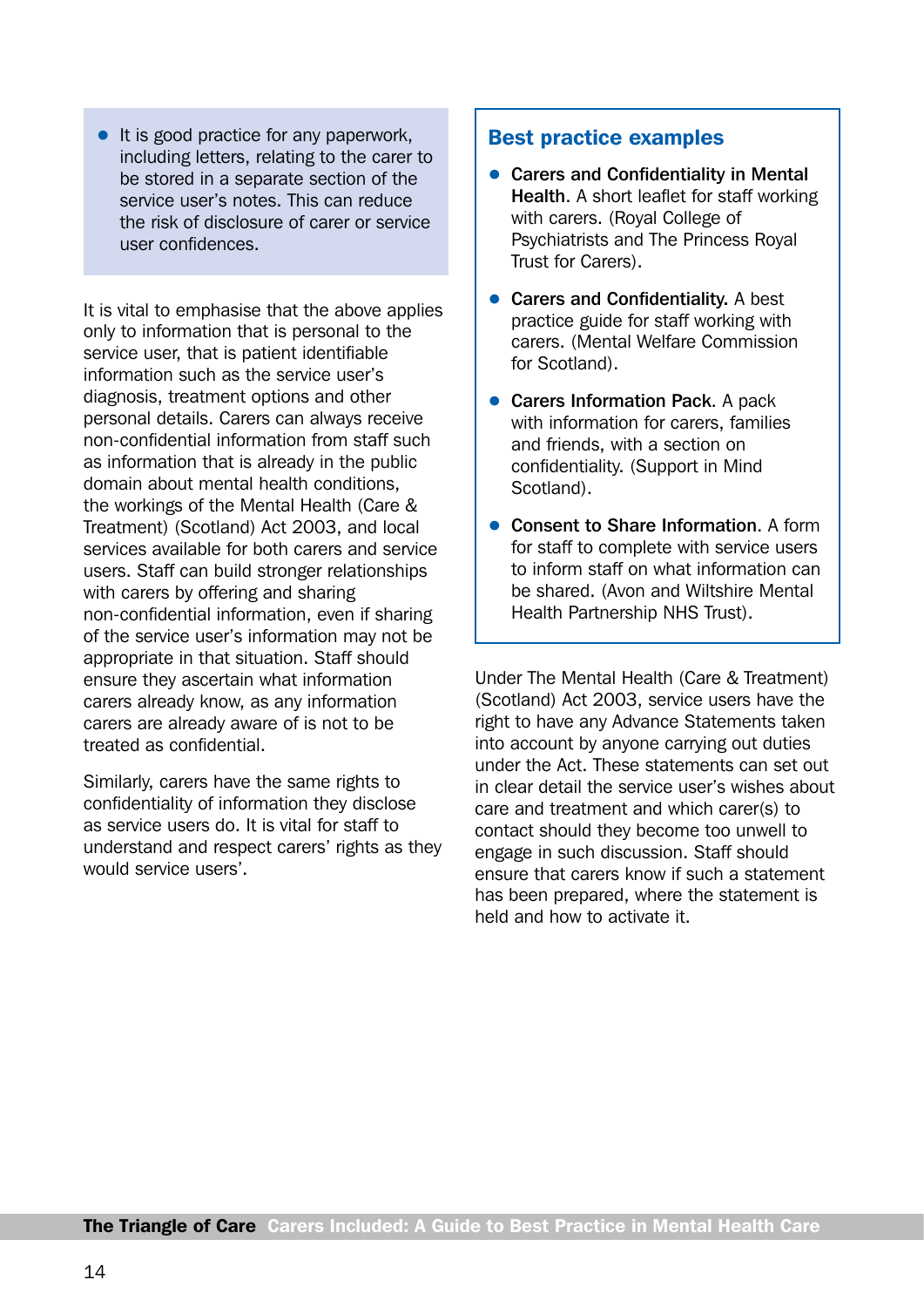#### Best practice examples

- Advance Statements. A guide for staff explaining the purpose of Advance Statements and rules about witnessing them. (NHS Education for Scotland).
- The New Mental Health Act Guide to Advance Statements. Information about Advance Statements and sample forms. (Scottish Government).
- Use of Advance Statements. Best practice advice to writing and witnessing Advance Statements. (Mental Welfare Commission for Scotland).

Services are now adopting a recovery approach to care. This approach empowers service users and carers through partnership working, knowledge and expertise sharing. The model also promotes shared decision making and the development of joint crisis plans.

#### Best practice examples

- Scottish Recovery Indicators 2. A best practice assessment tool. (Scottish Recovery Network).
- Finding Out More About WRAP and Self Management. Introducing the wellness recovery action planning (WRAP) self-management tool. (Scottish Recovery Network).

#### 4) Defined post(s) responsible for carers are in place.

When asked about carers' issues, some services claim: "All the staff do it!" While it is fundamentally important that all staff should be competent in working with carers, this work needs to be coordinated, managed and led.

Ward and community team carer links/leads/ champions should be appointed. In conjunction with team managers they then have the task of promoting carer engagement and overseeing the relationship with carers. They make sure that necessary measures are in place and operate effectively. Careful thought about carers' issues suggests that this work is made up of a number of disparate parts, most of which may not require great effort but are all necessary and depend on coordination. If one or two designated team members always have them in mind, they are more likely to receive the required attention. Likewise, these arrangements must be monitored to ensure that carers leads do not become a 'dumping ground' for carer work – rather that they help coordinate whole-team attention on carers' issues.

Designated carer leads will also promote good practice among colleagues, that is, making sure that staff know of any carer involvement in each service user's care plan and are aware of new carers needing orientation to the service or the ward. They can also be the contact between individual carers and staff at meetings and reviews, can promote carer resources within the community, and liaise with carer support organisations. Wards that have appointed a carers lead say there is quickly an improved relationship between staff and carers.

"Jasmine, my daughter's named nurse was never on the same shift as my visits. The other nurses would have a few words but it wasn't the same as talking to Jasmine."

**Carer** 

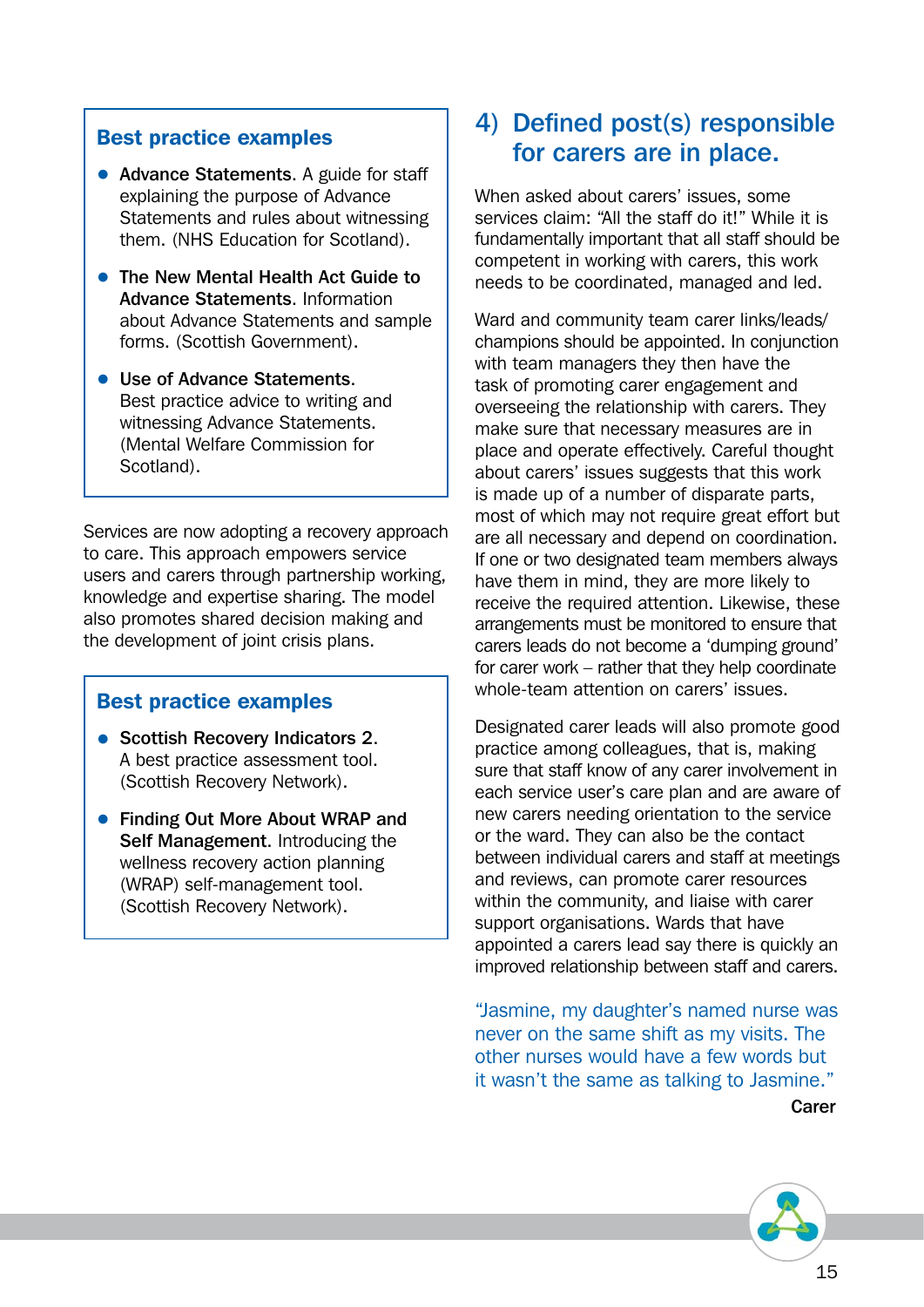Carers often find it difficult to monitor their relative's or friend's progress or to impart information due to the shift system on wards or community teams' busy schedules. In addition to the carer lead, teams can appoint a member of staff to act as a carer link for each shift/team. This person would provide additional continuity in receiving and sharing information – and be a clear point of contact.

#### Best practice examples

- Carer Support Worker in community mental health team. Carers of East Lothian has a dedicated carer support worker within the team to identify and support carers and the team.
- Equal Partners in Care. An online training and information portal for staff working within the NHS and other agencies. (NHS Education for Scotland and Scottish Social Services Council).
- 5) A carer introduction to the service and staff is available, with a relevant range of information across the care pathway.

#### Best practice examples

- Carer Support Volunteer Pilot Model. A pilot project using volunteers to meet and greet carers on their first visit to a ward. (Norfolk and Suffolk NHS Foundation Trust).
- Family Rooms currently provided by many health boards in Scotland. An initiative to provide a space for young carers visiting a ward.

#### An introductory letter

When a person enters mental health services, whether as a result of crisis or through outpatient assessment, their carer is likely to be anxious about what lies ahead and be concerned for the person they care for. Carers can at this time be exhausted and fragile, and may not be in their most receptive state to receive and retain information. Many carers find their first meeting with the community or crisis team or visit to the ward an ordeal which may often have been compounded by a series of distressing events prior to seeking help. An introductory letter from the named nurse or care coordinator can help provide reassurance and give the carer much needed basic information such as the names and contact details of key staff and other local sources of advice and support.

#### Best practice example

• Carer's Initial Introductory Letter. (Carers of East Lothian and NHS Lothian).

#### An appointment with a named member of the staff team

The letter should also offer an early appointment where the carer can share concerns and family history. Good care planning and effective risk management can best be achieved with early carer involvement. A formal appointment should be set up between a carer and member of staff to give the latter a chance to listen to the carer's story and concerns, and take a good history. The meeting will also give the carer the chance to ask questions of personal concern in more detail.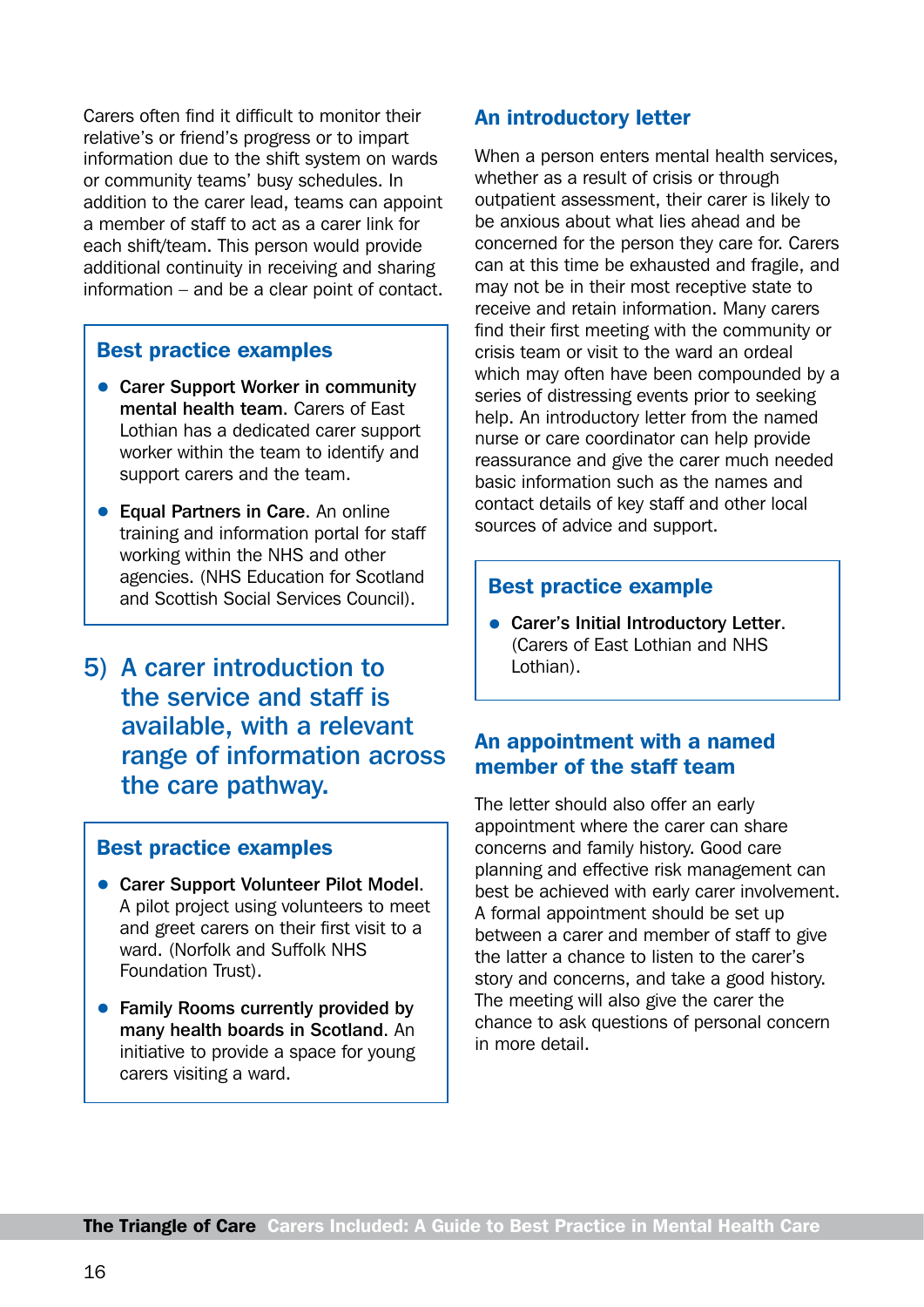#### Best practice example

**• Initial Family Liaison Meeting.** A process whereby carers are offered an initial meeting. (Somerset Partnership NHS Foundation Trust).

#### Ward orientation/carer induction

Admission to a psychiatric ward is often a daunting experience for both service user and carer – especially on acute wards where staff are managing a range of people with difficult or disturbed behaviour. Some carers and families feel a sense of failure when someone they care for is admitted.

"I couldn't manage and feel responsible for calling in the crash team and for the section. It was horrible!"

Carer

Many carers argue that admission procedures need to be more carer friendly, with recognition of the value of carer input and respect for their opinions. On arrival, a carer accompanying a service user at time of admission should be met, greeted and shown to an appropriate private area where they can discuss any pressing matters of concern in confidence and be offered refreshments.

National guidance and best practice recommends that carers should be given an explanatory leaflet or similar document focusing on immediate matters, as part of the admission process. Carers should be given this leaflet, which provides basic information about the ward, at the time of admission or as soon as possible afterwards. This may include what practical items the service user will need in hospital, visiting arrangements and facilities for seeing visitors in private, an explanation of any ward procedures such as locked doors, protective times during the day,

rules regarding prohibited items, arrangements regarding smoking and mobile phones and safety procedures. Information needs to be given about the roles of involved staff members and how and when they can be contacted.

Some excellent ward leaflets have been produced by staff in collaboration with service users and carers. These leaflets often describe the layout of the building, its facilities and services and basic information about the ward routines. Some wards produce both a leaflet for service users and one for carers, relatives and friends. Although some information will be common to both leaflets, this approach recognises that the needs of service users and carers are different and they should be offered different solutions.

#### Best practice examples

- Carers and Family Centre, The State Hospital, Carstairs. A dedicated space within the hospital for carers and families to use where they can find out about State Hospital and get other information as required.
- Ward 25, Monklands Hospital. Carers contacted and offered an appointment with staff within 72 hours of patient admission. (NHS Lanarkshire).
- Getting to Know You. A process whereby carers are offered a meeting within 72 hours. (Northumberland, Tyne and Wear NHS Foundation Trust).

Staff may think a carer is 'angry' or 'hostile' but this may be an indication that the carer is particularly stressed or concerned and needs additional support.

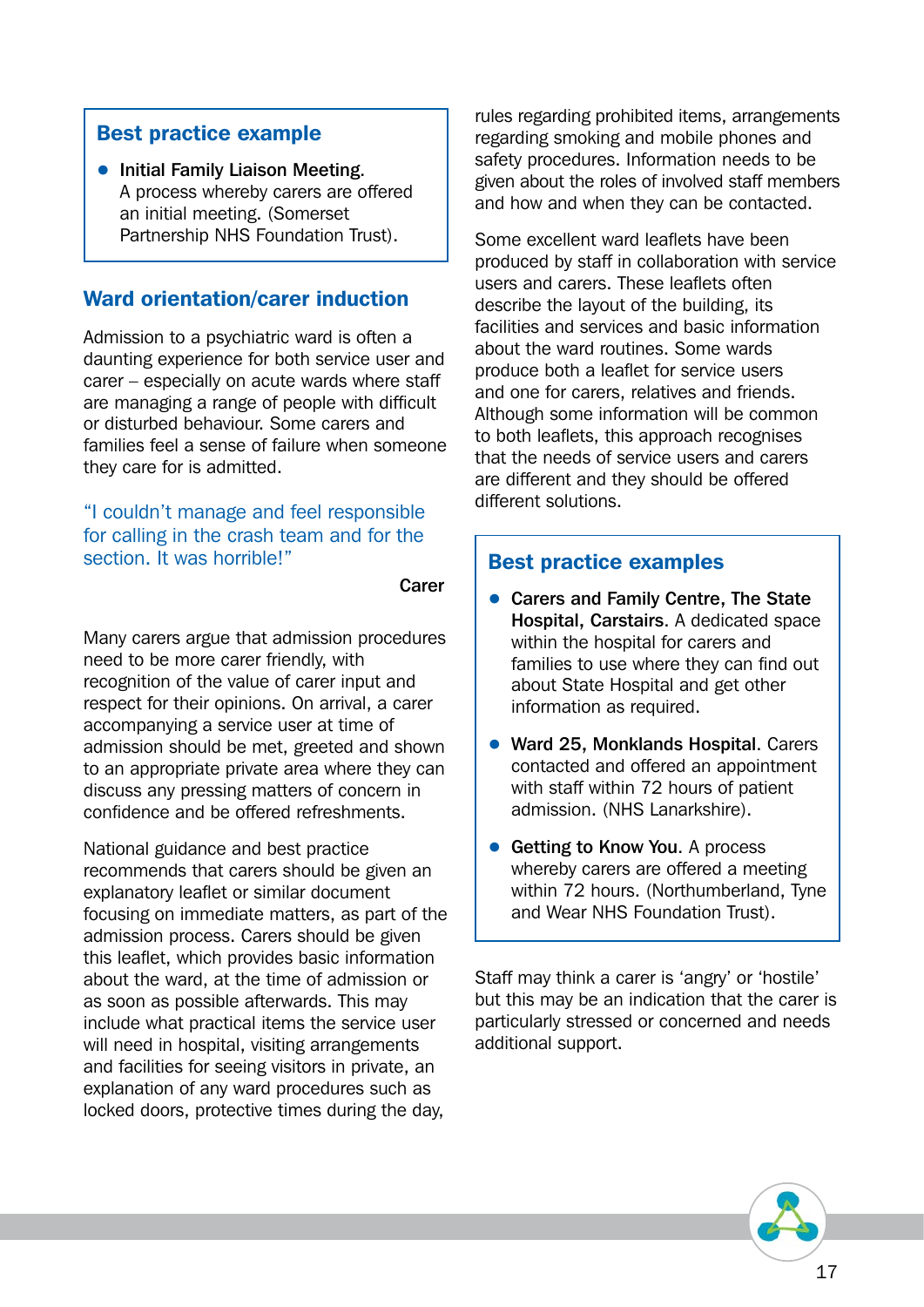"The staff complained about Jan's husband. Whenever he visited, it was mid-evening with few staff on duty. He was intimidating, aggressive, loud and impatient. I investigated and discovered that the man was going home after a long day shift, feeding the children and organising the home before visiting his wife. After he had told his story and I had shared it with the team, future encounters were much better."

Modern matron

#### Carer information packs

A more in-depth carer information pack should be provided, either as part of an initial care plan or as support to the principal carer of a service user. This should give carers and families the information needed to understand mental ill health conditions, the likely consequences, what the carer and family can do to help, their rights as carers and the services and support locally available to them and the person they care for.

Carers often begin their journey of caring for someone with mental ill health with very limited or inaccurate knowledge of what the illness might mean both for the person they care for and for them as carers. They can be unaware of what resources they may need and where to find them and as result can feel confused, anxious and depressed themselves.

Mental health staff can provide informal verbal support and information, but the provision of a designated information pack helps reinforce the central importance of the carer's role to both carer and staff. It formalises the extent of the knowledge and skill required from the carer and acknowledges the need for support.

Services should have a clear carer care pathway where services check that carers have received this information irrespective of how long they have been a carer or whether they are dealing with a specialist service, inpatient or community team.

Caring Together, The Carers Strategy for Scotland (2010) and Getting it Right for Young Carers (2010), states that: "It is necessary to maintain a focus on the provision of timely, accurate and good quality information and advice not only when someone is new to caring but also whenever information and advice is needed."

This may be particularly important for carers from black, Asian and minority ethnic (BAME) communities. Steps should be taken to ensure that the cultural and language needs of families or other carers are taken into account in preparing how best to provide carer information.

Although some carer organisations and condition specific charities have produced carer information packs for BAME communities, their distribution is variable.

The ideal pack should be clearly written, well presented and capable of being updated at regular intervals. It should provide local and general sources of support and will need to be flexible and adaptable – broadly for each mental health diagnosis. The carer might want or need to refer to information at any time. It is recommended that staff automatically give all new carers a pack and check with all carers that they have this information.

"The information packs were really useful because I could have a quiet read when I was ready. I could re-read things which were difficult. I keep the pack in an obvious place and it is reassuring to know that there are lots of contacts when I need them."

Carer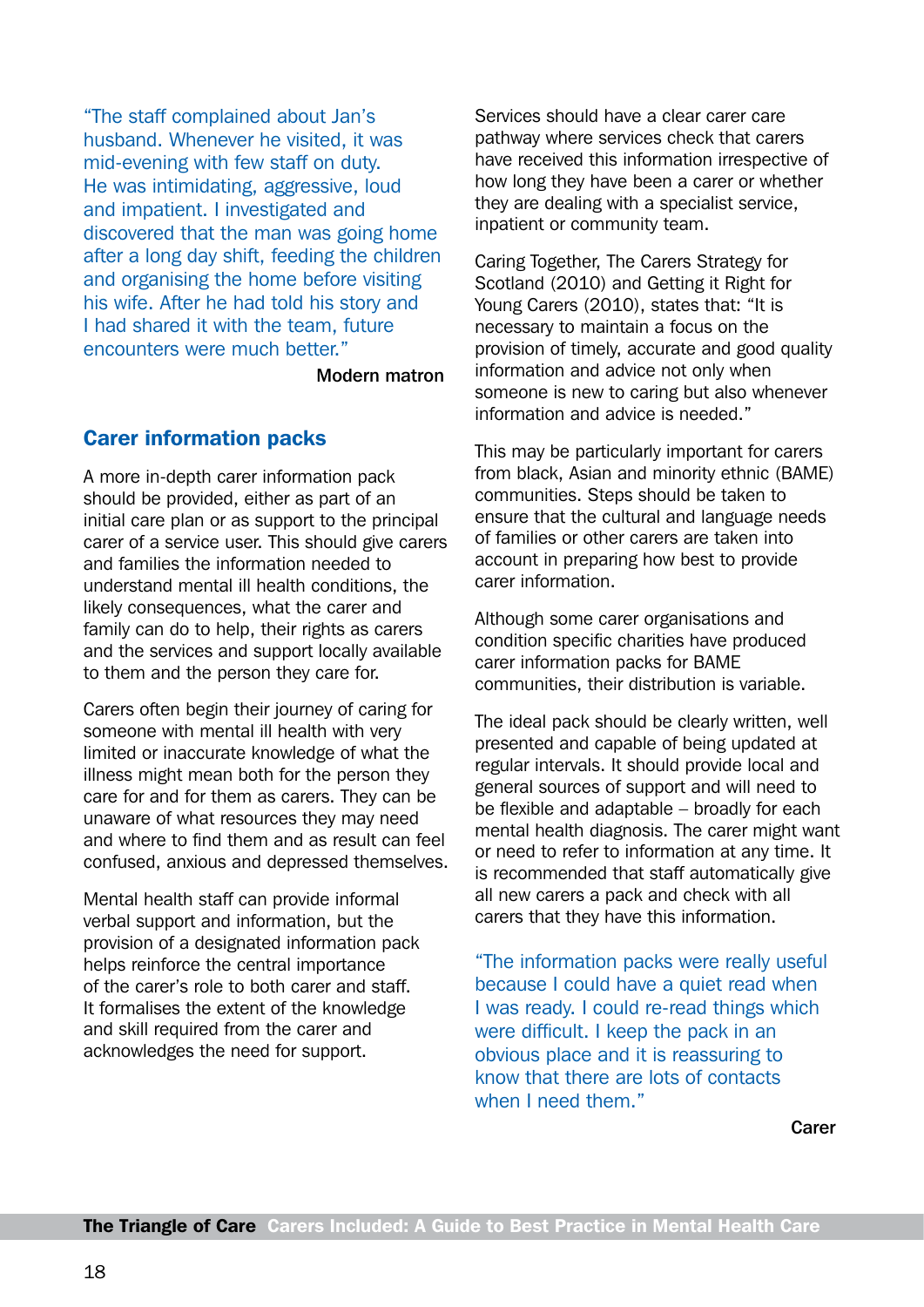Managing information resources is a challenge to mental health services. Resources need to be up to date, provided in a timely way and used, rather than languishing on some forgotten shelf in the office. These duties are more likely to be done well if they are one staff member's responsibility. It will help to be clear whether the responsibility for commissioning, storing and issuing the packs lies with a carers lead. Whoever has responsibility, all staff must ensure they know where supplies are and offer/check all carers have or need this information.

#### Best practice examples

- Carers Information Pack. Supported pack for carers, hospital and community. (NHS Lanarkshire, North Lanarkshire Council and South Lanarkshire Council).
- Adult Ward Carers Booklet. An overview of information that a carer may need to know if the person they care for is admitted to hospital. (Somerset Partnership NHS Foundation Trust).
- Carers Information Pack. Comprehensive information sheets for carers. (Support in Mind Scotland).
- Carer Information Leaflet. Online and print information leaflet in all NHS settings. (NHS Dumfries and Galloway).
- Carers Handbook. A comprehensive guide for carers. (South London and Maudsley NHS Foundation Trust).

#### Discharge planning and aftercare support

Planning for discharge should be an integral part of the care pathway and carers are an integral part of this process, with goals and,

where possible, timelines in mind when the care plan is developed. Aftercare engagement and support must be included in this planning, for the service user's journey to recovery to continue effectively. Coordination between the relevant community teams, families and carers and the service user themself needs to be established before discharge, and the service user needs to know what support is available and how to access it.

#### Best practice example

**• Discharge Planning.** A practical guide to including carers in the discharge process. (NHS Lothian).

#### 6) A range of carer support services is available.

#### Carer support

Mental illness can cause a rift between the service user and those who are closest to them – if only for a short time. This separation, particularly if it comes because an individual has been detained under The Mental Health (Care & Treatment) (Scotland) Act (2003), can produce anger and frustration from the service user.

The carer can often be the butt of hostile feelings at the same time as they are having to deal with their own thoughts and feelings of confusion, anger, guilt and sadness.

All health and social care services should have a carer support service in place, including access to carer advocacy services. Support services may be provided by either the health boards or the local authority social services, or jointly.

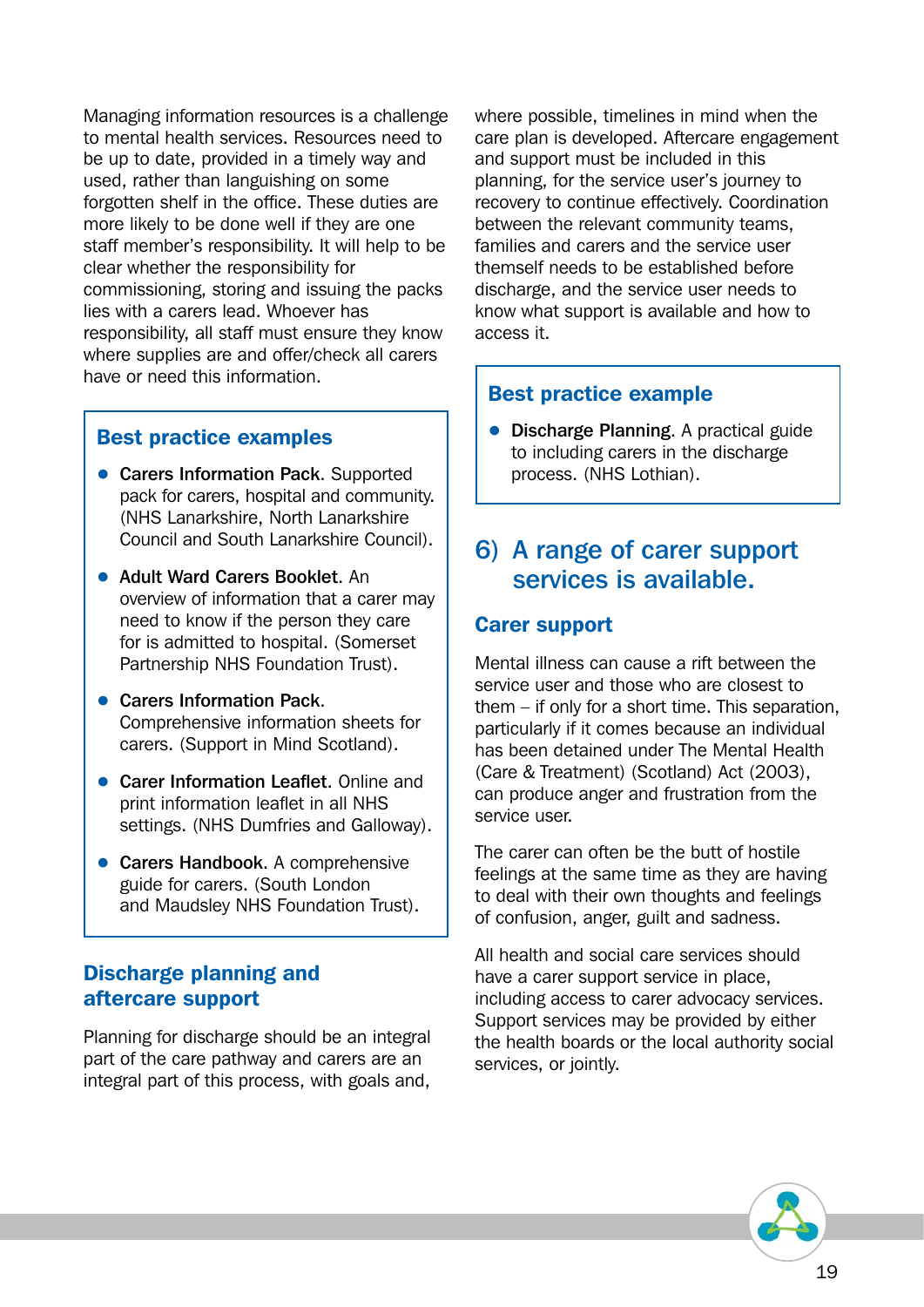There are a variety of models of carer support work, including posts that work across home treatment, inpatient settings and community teams.

Some services have a dedicated worker(s) for the adult mental health service overall or a designated link to specific wards. Some supplement this with provision of independent advocacy services, usually managed by local voluntary organisations. All carers should be offered referral to the carer support service. Some may decline for good reasons at that point but their decision should be revisited from time to time.

Carer support posts, or ward or team staff with designated carer responsibilities, should ensure opportunities exist for families and other carers to meet through educational or peer support forums. They may hold carer support meetings which provide the opportunity for mutual support between carers. Staff can find it challenging to run a carers meeting on an inpatient unit. The rate of service user turnover may mean that a carer may be only able to attend one or two meetings. Work or family commitments and staff shift patterns can also limit carers' opportunities to be available at designated times.

Useful work can be undertaken with families or other carers to develop strategies to deal with challenging or difficult situations they may experience in their role as carers. Carer support groups that cover both inpatient and home treatment carers may provide better opportunities to provide ongoing support and reassurance.

While carer group support meetings are much valued, provision for one-to-one support for individuals is also needed. Most carers are likely to have specific and confidential issues which they need to discuss. This can prove difficult if they are part of a group.

Some services use an appointment system to organise one-to-one support for carers, especially those new to the service/ward. Having someone to talk to who is well versed in carer issues is an effective way of addressing the trauma of being a carer of someone who has become acutely ill. Carer Support Workers or carer advocates may helpfully attend ward round or review meetings when carers are in attendance and need support.

"I valued the one-to-one with the worker but best of all was meeting and listening to other carers. I learned so much from the old hands. One said things like: 'You are trying too hard, back off a bit, your relative will come back when they are ready'. She meant that eventually the love will come back and I know now this was right. At the time it gave me hope."

Carer

#### Best practice examples

- Carers' Hub [www.carershub.org](http://www.carershub.org). Commissioning guidance to ensure carers receive the support and recognition they deserve. (Carers Trust).
- Carers Trust Scotland's Network Partners provide services throughout Scotland to support and advise carers on a range of issues.
- Young carer services. A mix of organisations providing young carer services either in groups or individually to young carers across Scotland. (Scottish Young Carer Services Alliance).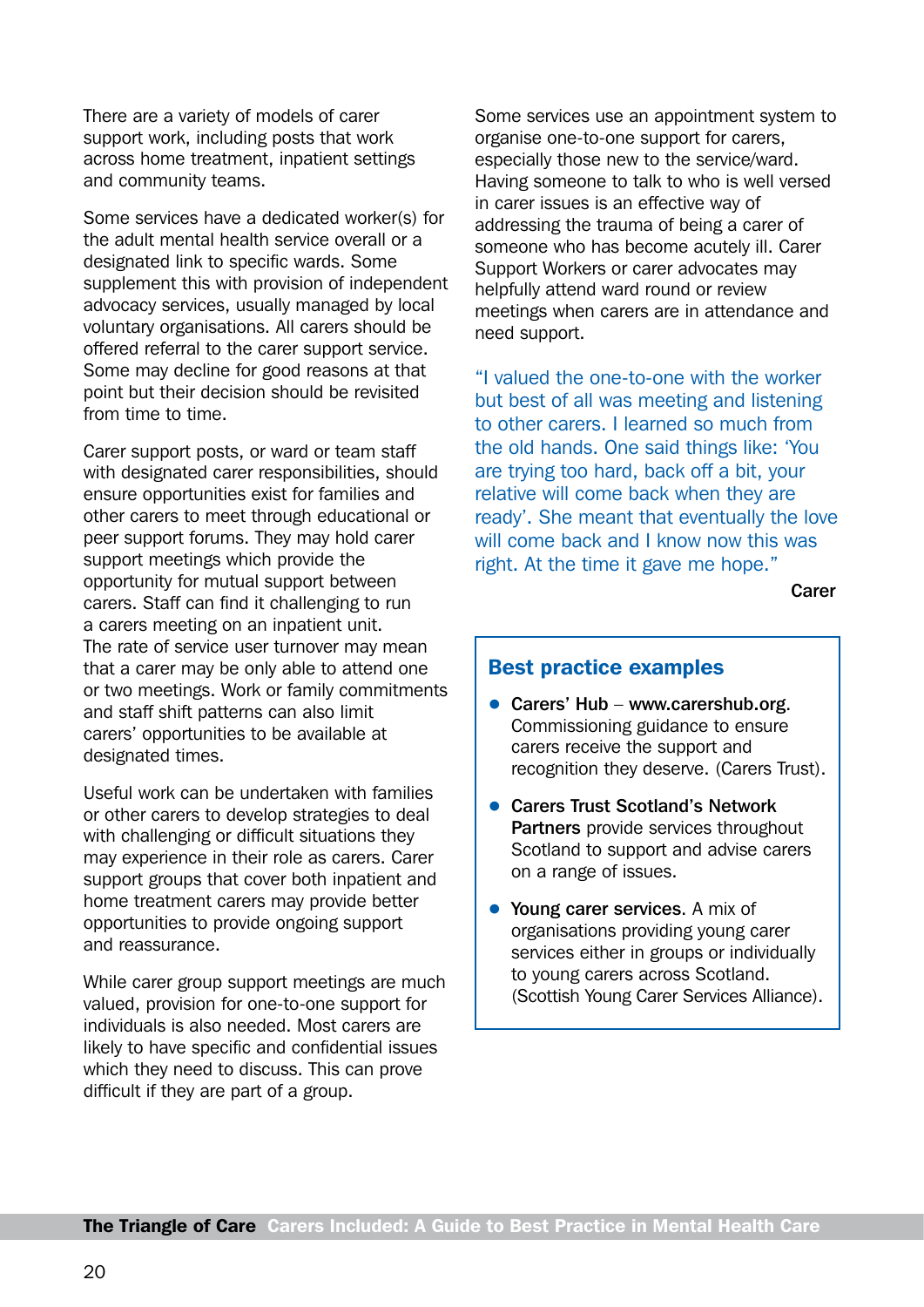#### An assessment of a carer's own needs

If the carer provides a lot of care and support to the service user, then the carer is entitled by law to a carer's assessment (Social Work (Scotland) Act 1968, as amended by the Community Care and Health (Scotland) Act, 2002). Young carers under 16 have the same rights to an assessment. They are an important component of carer support in the community.

The purpose is to ensure carers' own needs are recognised, are being met, and that they are aware of their rights to support, and financial and other help in carrying out their carer responsibilities. Carers' needs assessments are the responsibility of the specific local authority. Some are carried out by Care Coordinators, some by Carer Support Workers and some services delegate the responsibility to funded posts, using protocols agreed by social services.

Carer Support Workers confirm that many carers decline the referral for assessment because they are reluctant to discuss their own needs. However, ensuring that the carer's own needs are identified is not just in the carer's interests but in the interest of the service user and the service as a whole. It is essential that every effort is made to ensure carers receive all the support they are entitled to, given that they will often have the primary responsibility for assisting the service user once they have left hospital or when they are not receiving formal support. Staff should confirm that the carer is aware of the right to an assessment, and, if necessary, refer them.

Carers should benefit from the dialogue involved in the process. It is rarely sufficient to carry out a carer's needs assessment in a one-off interview. This may be the first occasion when the carer's interests have been addressed and their primary need may be to off-load and explore better care for the

person they care for, rather than their own needs. As rapport and confidence in the process develop there will be a more meaningful exchange of information and insights. As individual needs are met during the assessment process, carer confidence should increase.

#### Best practice examples

- Glasgow City Council has developed self-assessment for carers in partnership with a wide range of statutory and voluntary agencies.
- Edinburgh City Council has developed a new carers' assessment tool based on effective partnership working between the statutory and voluntary sectors. The tool is outcomes focused and meets the national minimum information standards.

#### Family work in acute care

Traditionally, adult mental health services have focused primarily on the individual. In the past, they have not offered a broad range of treatments, such as talking treatments or support for the family. There is a long established and strong evidence base for the effectiveness of family work, but more needs to be done to develop family work in adult mental health services.

Family work requires skill and capacity and is usually carried out in non-acute community settings by staff with specific training. There are difficulties in delivering family work on the wards. Shorter lengths of stay may make continuity difficult; service users are often extremely unwell and so may be less able to be involved. Carers may wish to have respite from confronting recent painful experiences and so be unwilling to participate.

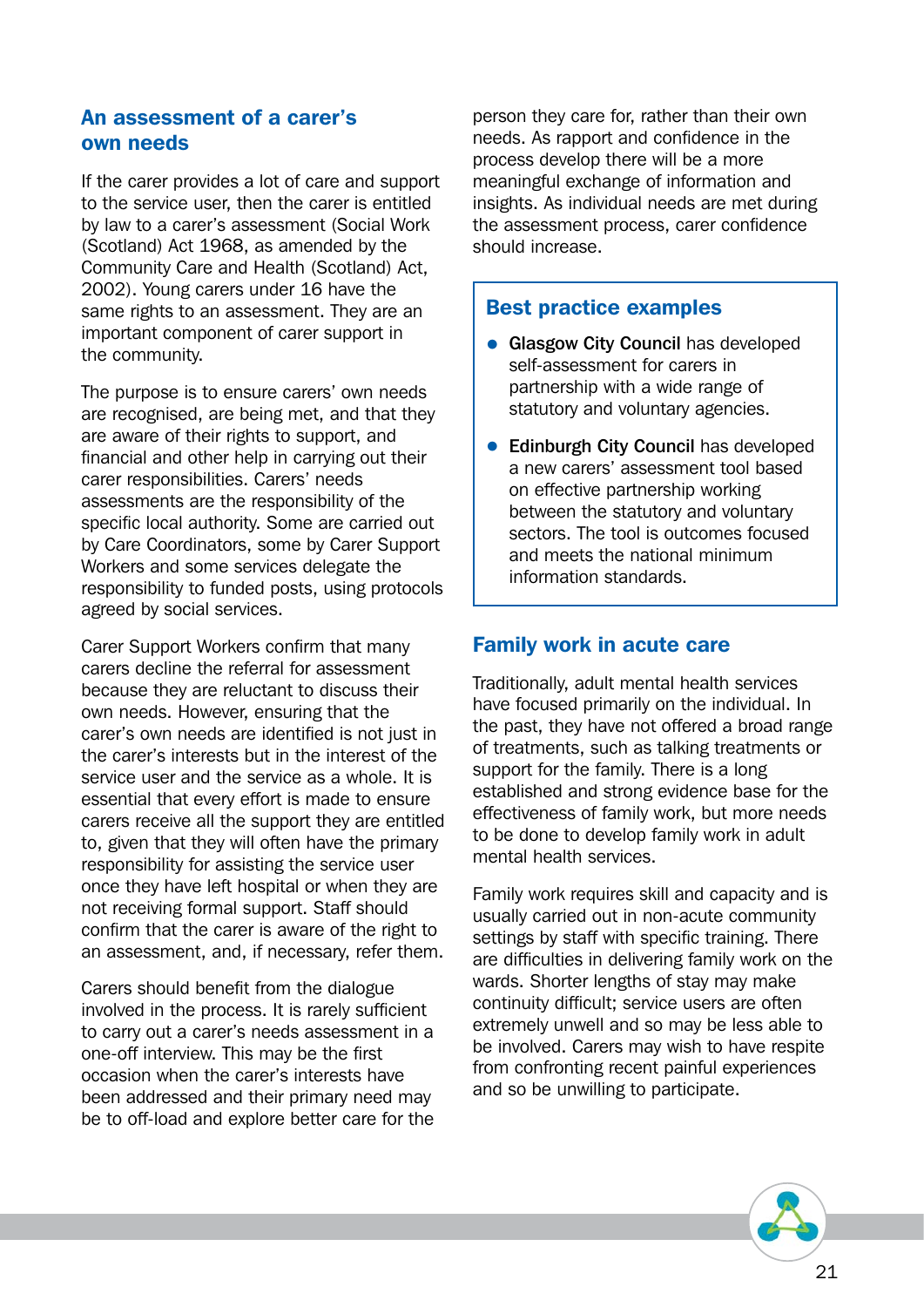#### Best practice examples

- Cognitive Stimulation Therapy for Carers. Carried out by occupational therapists to help carers and family members deal with living with someone with dementia. (NHS Highland).
- Behavioural Family Therapy. Offered to people supporting someone with complex mental health needs. (NHS Dumfries and Galloway).
- Family Liaison Workers. Occupational therapy initiative to work with families affected by dementia. (NHS Dumfries and Galloway).

#### Regular assessments and audits must be undertaken to ensure the six key standards of carer engagement are in and remain in place

The Triangle of Care approach has been developed from the experience of scores of carers who say that too often some or all of the key standards are not in place, and from the good practice of those services striving to create an effective partnership with carers.

#### Reviewing current practice and benchmarking where you are

The first stage for a local mental health service wishing to review its practice is to take stock of the current situation and to develop a plan to put all the required standards in place. This exercise should be undertaken with local carers (and service users) to benchmark and identify any areas that carers regularly report as problematic, and to get their ideas on what is most needed. To help, we have included a simple self-assessment benchmarking checklist that uses the Red, Amber, Green analysis tool (see Appendix 1).

#### Regular auditing

The second stage is to regularly re-assess to ensure that the six key standards are in place and are working well. Only by a system of regular feedback from carers themselves will services be able to know how well they are operating a Triangle of Care approach. It is important to look across the entire care pathway to get a clear overview of the whole process and any weak spots. Feedback should be gathered both after an acute episode, and separately, to gain understanding of the carer's overall or global satisfaction.

#### Best practice examples

#### Episode:

- Young Carers Authorisation Card. A card provided, with the approval of the person being cared for, to a young carer to help them identify themselves to services. (Scottish Government scheme being piloted in areas across Scotland).
- Scottish Recovery Indicator 2 (SRI 2). Audit tool for services to identify a range of good practices in recovery focused mental health. (Scottish Recovery Network).
- Emotional Touch Points. Used to gather feedback from carers and service users on service provision. (NHS Dumfries and Galloway, NHS Greater Glasgow and Clyde).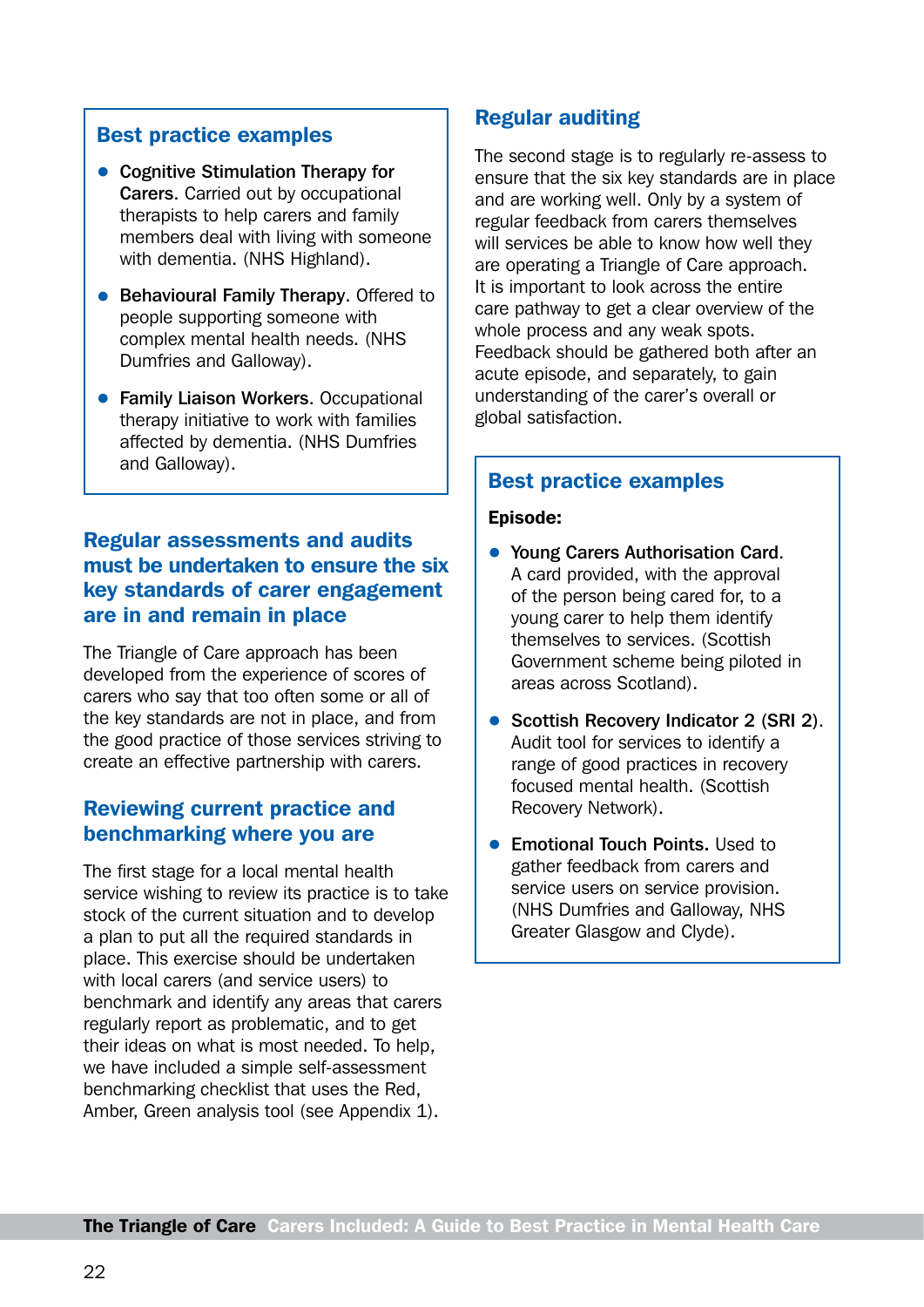#### Best practice examples

#### Global:

- Carer's Checklist. A review of components of engagement. (Avon and Wiltshire Mental Health Partnership NHS Trust).
- Community Team Carer Checklist. A checklist for community teams on working with carers. (South West London and St George's NHS Trust).
- Carer Questionnaire Letter. A letter inviting carers to give feedback on their experiences of people with dementia who have been admitted to a general hospital. (Tees, Esk and Wear Valleys NHS Foundation Trust).

#### Triangle of Care membership scheme

Since the launch of Triangle of Care in 2010 the guide has developed into a project working with over three quarters of the trusts offering mental health services in England and now work has begun with health boards and partner agencies across Scotland. The project supports mental health service providers to work to achieve the six standards of the Triangle of Care through closer working with partner agencies and local carer services.

In October 2012, Carers Trust launched a formal membership scheme enabling mental health trusts/health boards that are working on completing the self-assessment tool across their organisations to achieve recognition of this. More information on the membership scheme can be found at [http://](http://professionals.carers.org/health/articles/triangle-of-care%2C6802%2CPR.html) [professionals.carers.org/health/articles/](http://professionals.carers.org/health/articles/triangle-of-care%2C6802%2CPR.html) [triangle-of-care,6802,PR.html](http://professionals.carers.org/health/articles/triangle-of-care%2C6802%2CPR.html).

#### Closing comments

Better engagement by mental health services with service users and carers as active partners is a necessary underpinning of more effective planning and delivery of mental health care.

Creating the Triangle of Care will help ensure the What if? challenge posed in the Introduction is being responded to positively. The implementation of the six key standards will mean carers feel the contribution they can make is adequately recognised and their expert knowledge is properly taken into account.

Carers provide an enormous amount of care in the community for people with mental ill health. The ongoing development of home based care at times of acute illness is further evidence of the need to give considerable attention to the views and needs of carers. The shift of care from hospital to home can mean much greater reliance on carers, with a consequent impact on their lives and a greater need for engagement and support.

Developing the Triangle of Care model may require some investment in staff training and practical support for carers. Benefits can most importantly include better quality care outcomes, but also more cost effective service delivery through decreased admission rates and reduced length of stay.

Having a Triangle of Care in place will ensure the views of carers in formulating care plans and policy is translated into their inclusion at all levels of the process and their often crucial role is supported through practical means.

#### Services for carers

In the majority of locations in Scotland, services for carers are provided by dedicated carer centres/services, and other voluntary agencies and sometimes these also manage Carers Support Workers. The Scottish Young Carers Services Alliance also operates throughout Scotland to work with young carers. All front line staff should make themselves aware of their local carer support provision and other services.

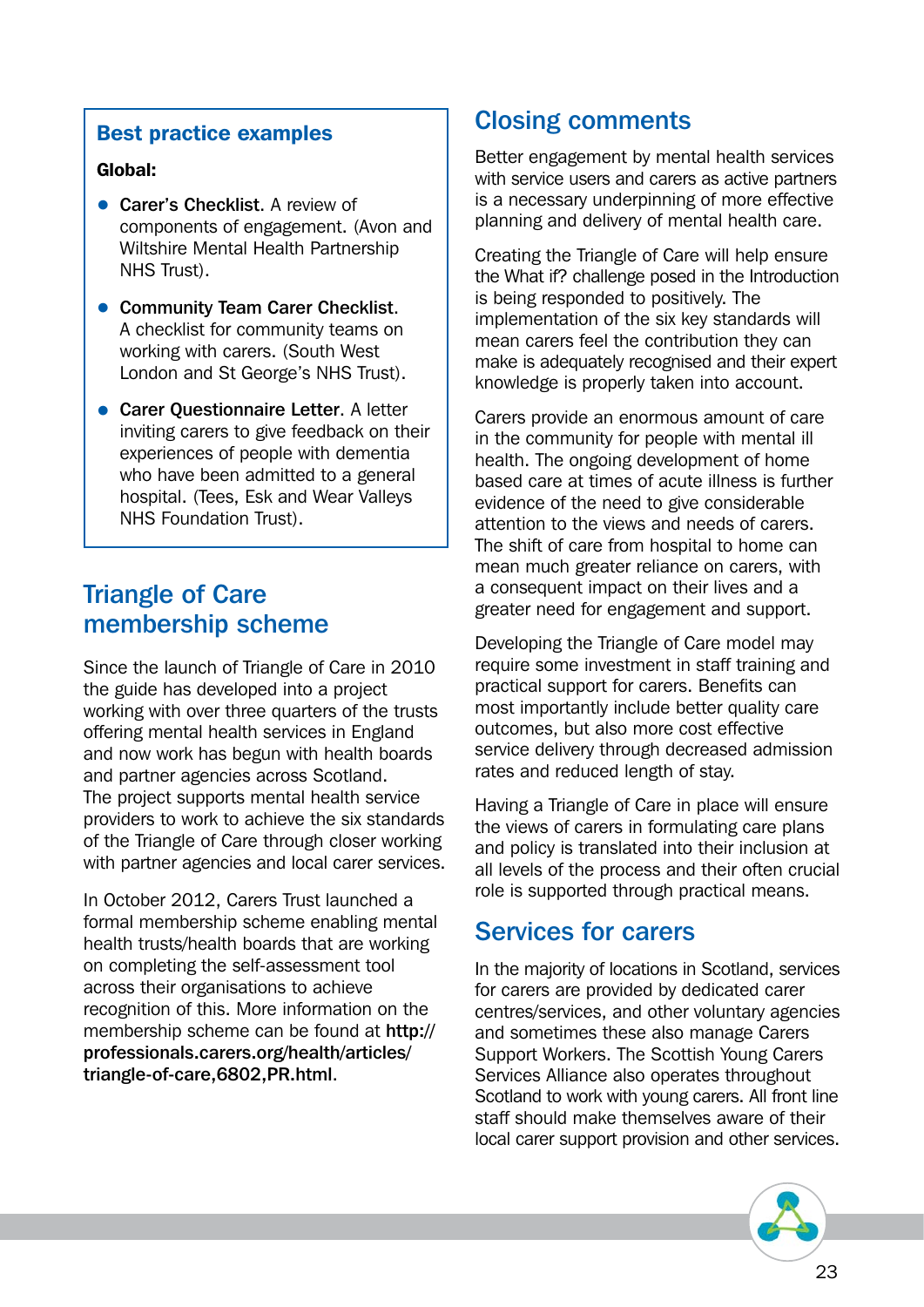# <span id="page-25-0"></span>Appendix 1: Triangle of Care self-assessment tool

#### Tips and guidance for staff completing the self-assessment tool

The Triangle of Care self-assessment tool enables mental health providers to assess their services on a ward by ward or team by team basis. In Scotland, it is envisaged that the Triangle of Care self-assessment tool will be used in conjunction with SRI 2. This area is on the assessment criteria, "Routinely involve informal carers" part of SRI 2.

The tool is easy to use and involves a simple traffic light system for assessing service delivery.

Guidance notes have been developed as a result of feedback from members of the Triangle of Care Steering Group who have begun to assess their services.

#### General guidance

 $\bullet$  Consistency – although individual units and teams can complete the self-assessment; it is recommended that all teams complete the tool at the same time as a coordinated exercise. Ideally, completed self-assessments are sent to an independent person (ward manager or carer lead) to review. The review should check the ratings and action points are consistent. This will also enable identification of common issues across teams, identify good practice and share this across the organisation.

- **Honesty and candor** adopting this principle will benefit the organisation or team when completing the selfassessment. Staff who have completed the tool previously have found it a more positive experience to adopt a warts-andall approach. This enables teams to see what they are doing well and be able to action plan more clearly for areas that require improvement. No team or ward is expected to be perfect and some deficits are to be expected. It is crucial to convey to teams that these deficits will not be punished and it is recommended that a league table system is not adopted.
- **Traffic light ratings**  $-$  there is an expectation that when awarding a green traffic light the team should have over 80% success rate. An amber traffic light requires 50% or over.
	- For example: criteria 1.1 identifying the carer routinely; this should be occurring with 80% or more of carers.
	- $-$  Another example is criteria 2.1 staff have received carer awareness training; this should be when 80% of staff have either received the training or are booked on to it and when the training is up to date and relevant. Crucially this 80% must include the most senior staff on the ward/team including psychiatrists.
- Clarity to ensure accuracy it is advised that figures used are evidenced, for example checked against training records.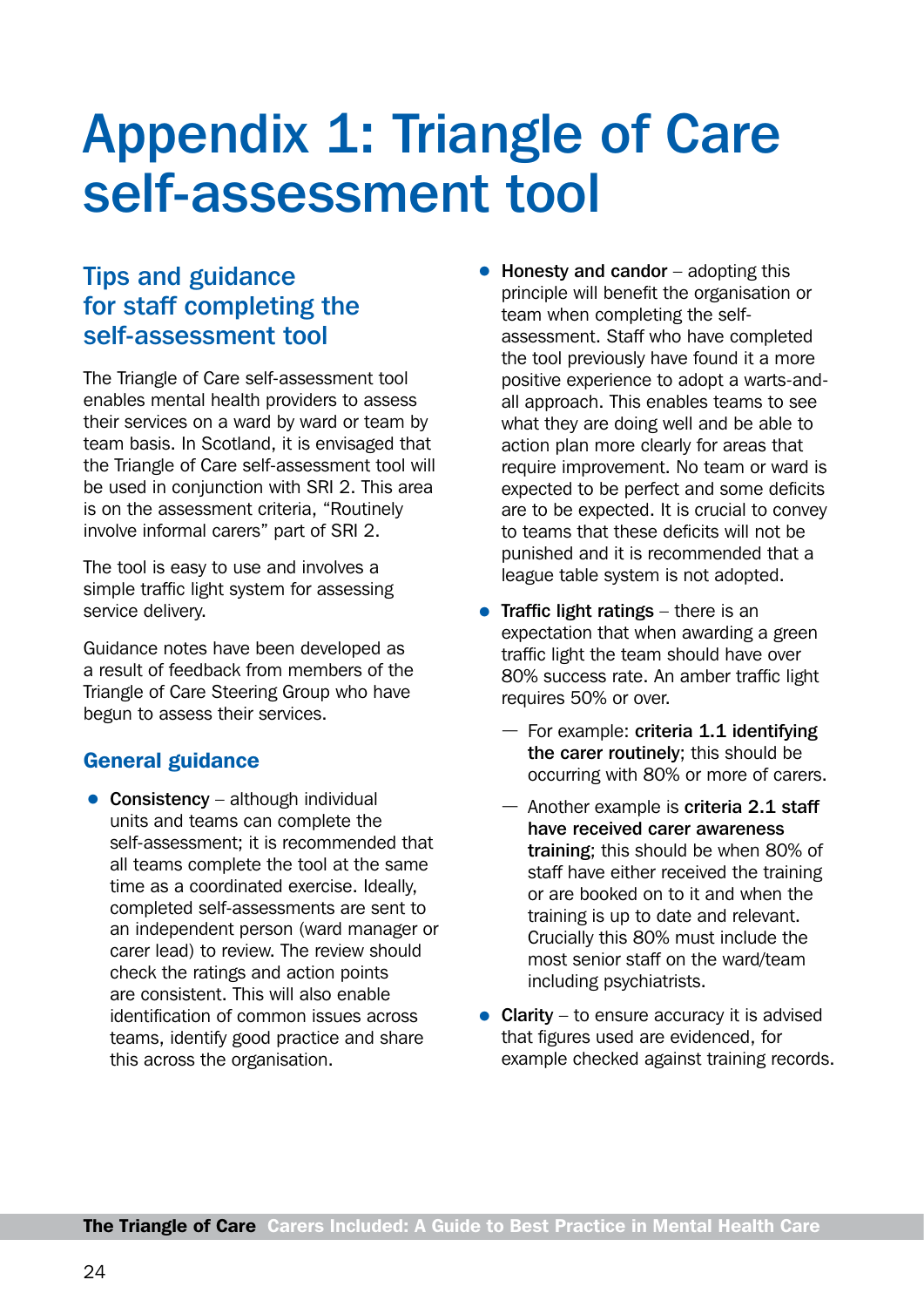• The By whom Section of the form  $$ this section should include the name of the person completing the form; if this is not a senior member of staff then they must counter-sign. It may also be beneficial to include the name of the person who will be responsible for this area as this gives the whole team responsibility for the project.

#### Specific guidance

There have been requests for clarity on specific points on the tool; therefore the following have been identified for expansion.

#### Criteria 2.3 – Training is delivered by carer trainers.

It is vital that carers are part of the training team, if carers are not consistently delivering training this cannot be marked green. Joint work with a local carers service will ensure carer involvement.

#### Standard 3 – Policy and practice protocols re: confidentiality and sharing information, are in place.

It is more likely that a community mental health team will be responsible for completing Advance Statements/information sharing agreements. However, an inpatient unit, crisis team or home treatment team should have a clear protocol in place to ensure that this agreement is available to them if a service user enters their service. Ideally, each inpatient team, crisis team or home treatment team should have a protocol and an existing Advance Statement and revisit or update it. However, if admission to the ward is the first contact the service user has had with mental health services then it is the responsibility of that team to ensure an agreement is signed by the service user.

#### Standard 4 – Defined post(s) responsible for carers are in place.

Any carer champion or carer link worker post must be a live role and not exist in name only. To clarify, the role should have a written outline, training on how the post should be fulfilled which should have been delivered and a senior member of staff responsible for the development of the role identified.

#### Criteria 5.1 – The crisis team and home treatment team provide the carer with an introductory letter which explains the service and points of contact.

A clear communication protocol should be in place between the ward, crisis service, home treatment teams and community mental health team to ensure that this is provided to the carer.

#### Criteria 6.4 – A new carer is automatically offered a carer's needs assessment and support plan.

If offering and providing carers' needs assessments is not an organisational responsibility, there is a need to demonstrate that referrals are being made.

#### Finally …

Once completed, the self-assessment tool should be reviewed with the entire team it refers to. From this point an action plan should be developed demonstrating how improvements will be made and a set timeframe for this action plan put in place. At the end of this time the self-assessment tool should be completed again to assess how and where improvements have been made.

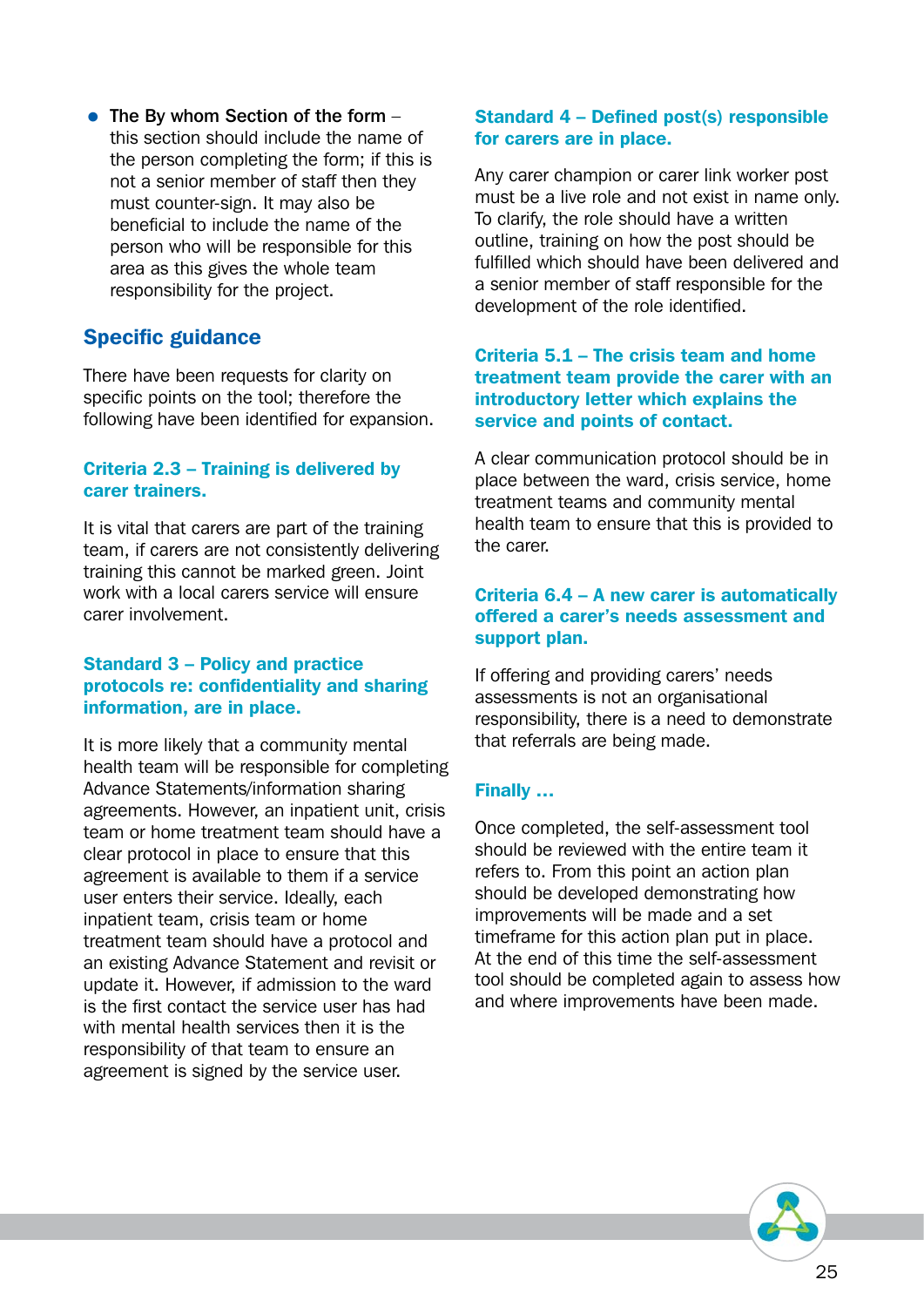| $\overline{\phantom{0}}$<br>$\overline{\phantom{a}}$ |
|------------------------------------------------------|
|                                                      |
| is<br>Sound Code<br>Sound Code                       |
|                                                      |
| $\sum_{i=1}^{n}$                                     |
| į                                                    |
| I<br>ļ<br>l                                          |

This tool is suitable for all services however there may be words and phrases that are not used in your specific This tool is suitable for all services however there may be words and phrases that are not used in your specific service. If so, you will need to adapt the tool to meet your organisation's needs. service. If so, you will need to adapt the tool to meet your organisation's needs.

This tool uses the Red Amber Green system to assess the current situation for each point. This tool uses the Red Amber Green system to assess the current situation for each point.

| By when?                   |                                                                                                  |                                                                                                                                                                                                                                                     |
|----------------------------|--------------------------------------------------------------------------------------------------|-----------------------------------------------------------------------------------------------------------------------------------------------------------------------------------------------------------------------------------------------------|
| By whom?                   |                                                                                                  |                                                                                                                                                                                                                                                     |
| achievement<br>Evidence of |                                                                                                  |                                                                                                                                                                                                                                                     |
| <b>Action plan</b>         |                                                                                                  |                                                                                                                                                                                                                                                     |
| Where are we<br>now?       |                                                                                                  |                                                                                                                                                                                                                                                     |
| G                          |                                                                                                  |                                                                                                                                                                                                                                                     |
| ⋖                          |                                                                                                  |                                                                                                                                                                                                                                                     |
| œ                          |                                                                                                  |                                                                                                                                                                                                                                                     |
| Criteria                   | identified with the service<br>user when carrying out<br>The carer is routinely<br>an assessment | · Parent of young family<br>Special circumstances<br>• Carer with mental ill<br>of carer are recorded,<br>• Caring for parents<br>· Single parent<br>• Young carer<br>· BAME carer<br>for example:<br>· Relative<br>· Partner<br>health<br>· Friend |
|                            | $\frac{1}{1}$                                                                                    | $\frac{2}{1}$                                                                                                                                                                                                                                       |

(continued)

(continued)

# Standard 1 - Carers and their essential role are identified at first contact or as soon as possible afterwards Standard 1 – Carers and their essential role are identified at first contact or as soon as possible afterwards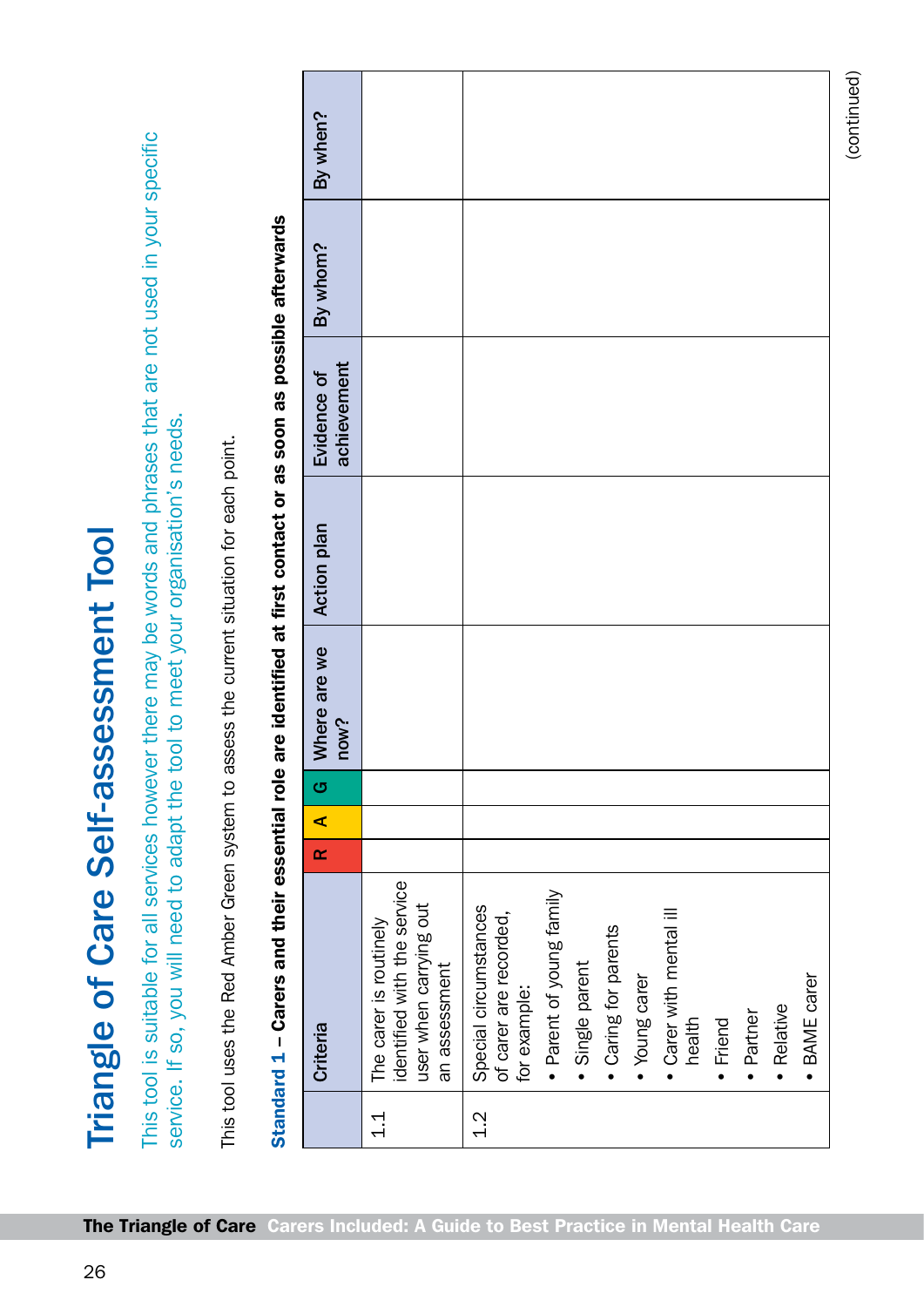| ì |
|---|
| I |
| t |
|   |
|   |

| Criteria                                                                                     | œ | ⋖ | G | Where are we<br>now? | <b>Action plan</b> | achievement<br>Evidence of | By whom? | By when? |
|----------------------------------------------------------------------------------------------|---|---|---|----------------------|--------------------|----------------------------|----------|----------|
| treatment process<br>knowledge sought<br>assessment and<br>Carer views and<br>throughout the |   |   |   |                      |                    |                            |          |          |
| Consent of service user<br>routinely obtained and<br>recorded re: carer<br>involvement       |   |   |   |                      |                    |                            |          |          |
| Carer is regularly updated<br>and involved re: care<br>plans and treatment                   |   |   |   |                      |                    |                            |          |          |
| strategies for medication<br>explained to the carer<br>management are<br>Treatments and      |   |   |   |                      |                    |                            |          |          |
| equipment and welfare<br>to advice re: advocacy,<br>Carer has access<br>rights               |   |   |   |                      |                    |                            |          |          |

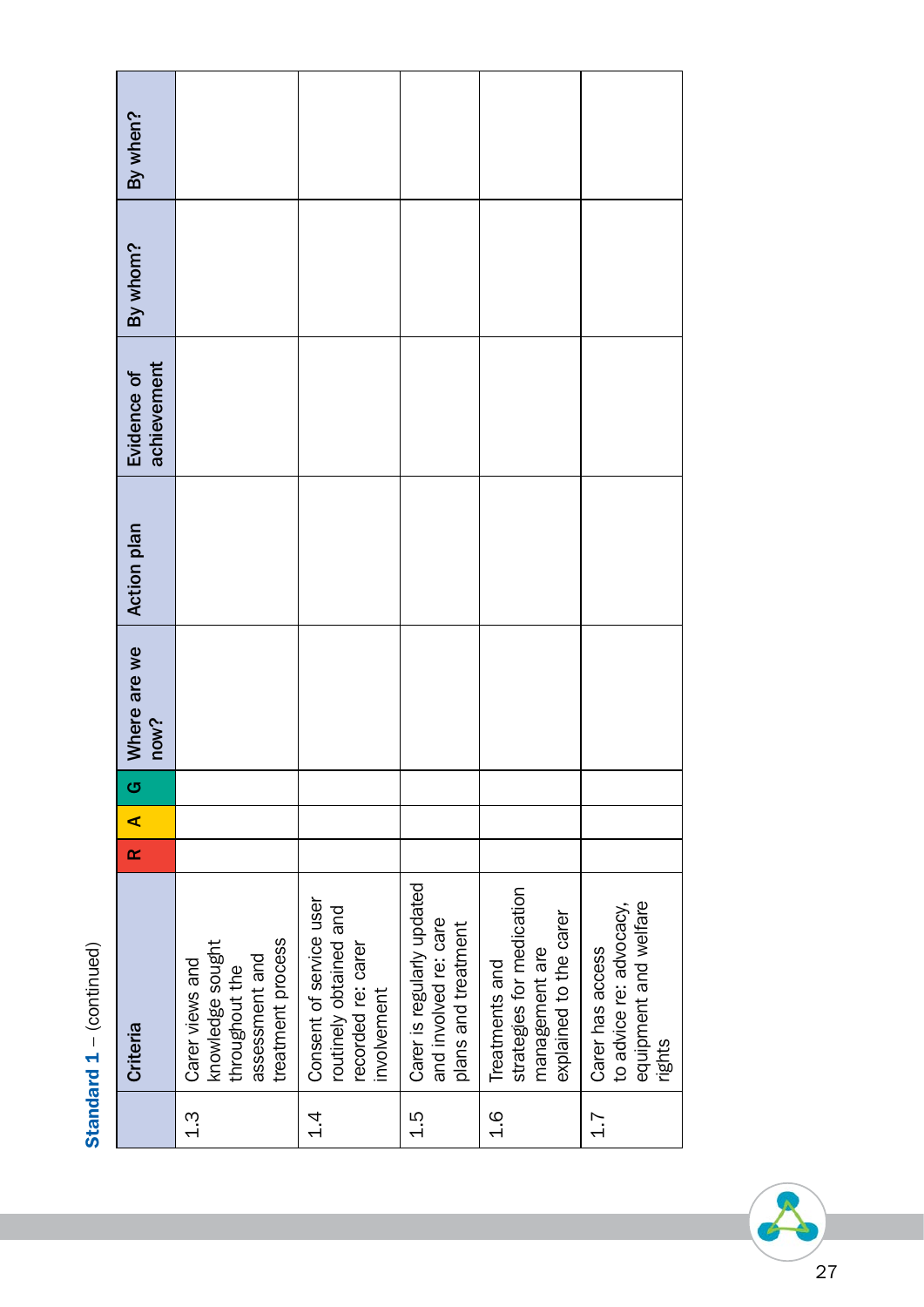| $2.\overline{3}$<br>2.2<br>$\frac{1}{2}$ | assessment, treatment<br>engage with carers and<br>medicine management<br>carer awareness training<br>Advising on treatments,<br>Carer expectations re:<br>queries and concerns<br>Training is delivered by<br>Advising on sources<br>All staff have received<br>The training includes:<br>How to involve and<br>carer trainers, ideally<br>• Awareness of care<br>Dealing with carer<br>strategies and<br>service users<br>and support<br>of help<br>needs<br>Criteria<br>$\bullet$<br>$\bullet$<br>$\bullet$<br>$\bullet$<br>$\bullet$ | $\blacktriangleleft$<br>$\propto$ | $\sigma$ | Where are we<br>now? | <b>Action plan</b> | achievement<br>Evidence of | By whom? | By when? |
|------------------------------------------|------------------------------------------------------------------------------------------------------------------------------------------------------------------------------------------------------------------------------------------------------------------------------------------------------------------------------------------------------------------------------------------------------------------------------------------------------------------------------------------------------------------------------------------|-----------------------------------|----------|----------------------|--------------------|----------------------------|----------|----------|
|                                          | from local carer services,<br>or carers are part of the<br>training delivery team                                                                                                                                                                                                                                                                                                                                                                                                                                                        |                                   |          |                      |                    |                            |          |          |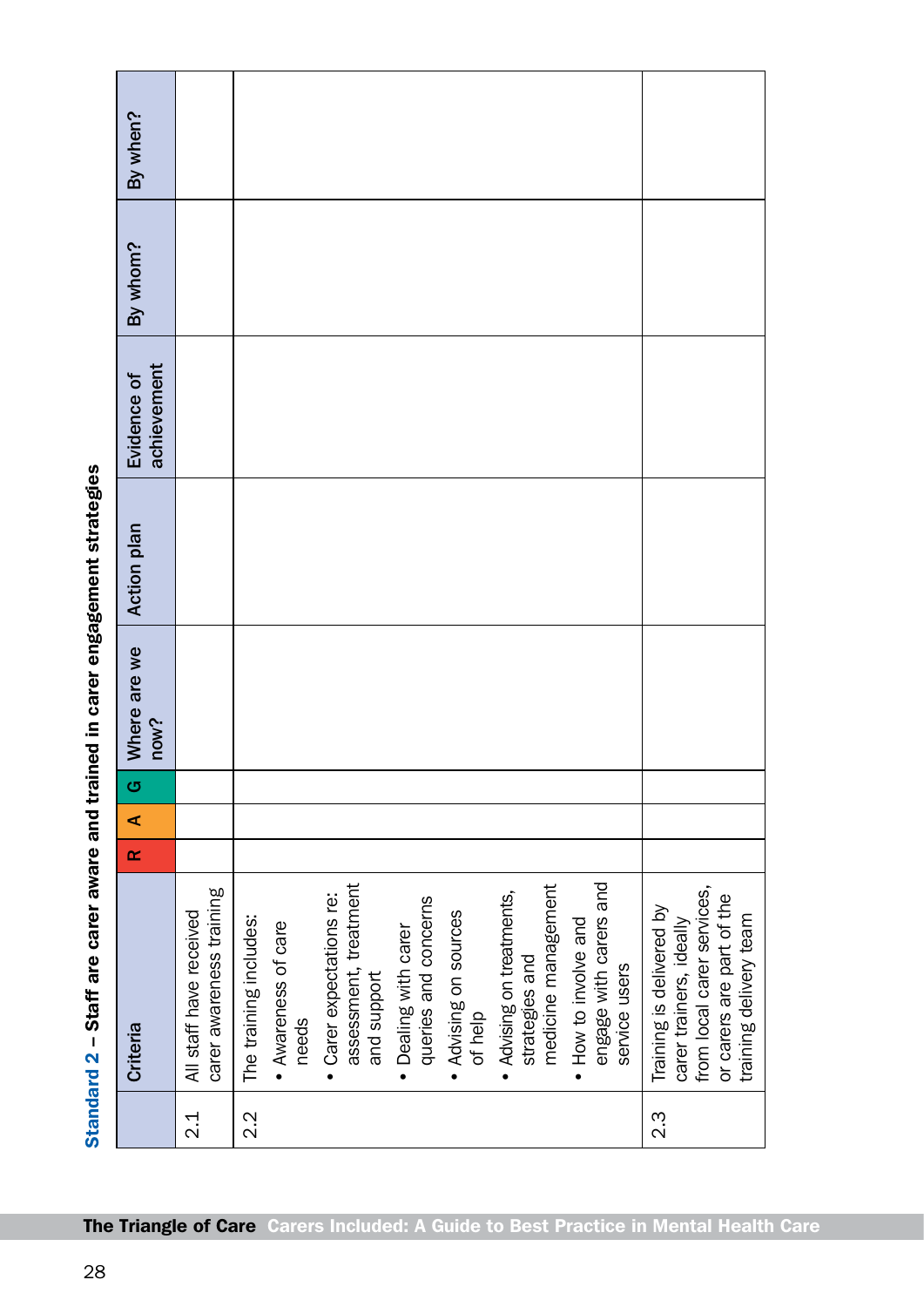|        | Criteria                                                                                                                  | $\propto$ | ⋖ | G | Where are we<br>now? | <b>Action plan</b> | achievement<br>Evidence of | By whom? | By when? |
|--------|---------------------------------------------------------------------------------------------------------------------------|-----------|---|---|----------------------|--------------------|----------------------------|----------|----------|
| ე<br>ვ | confidential information<br>Service user consent<br>is sought to share<br>with the carer                                  |           |   |   |                      |                    |                            |          |          |
| 3.2    | with service user about<br>the level of information<br>Agreement is reached<br>which can be shared<br>with the carer      |           |   |   |                      |                    |                            |          |          |
| 3.3    | disclosure, staff regularly<br>If service user wishes no<br>revisit this decision with<br>the service user                |           |   |   |                      |                    |                            |          |          |
| ვ.4    | and general information<br>Carer is offered support<br>when the service user<br>wishes no disclosure                      |           |   |   |                      |                    |                            |          |          |
| 3.5    | assessment and treatment<br>service user to inform the<br>Carer is encouraged to<br>share information re:                 |           |   |   |                      |                    |                            |          |          |
| 3.6    | Carer's care plan, notes<br>and letters are kept in a<br>separate section of the<br>service user's notes/on<br>IT systems |           |   |   |                      |                    |                            |          |          |

Standard 3 - Policy and practice protocols re: confidentiality and sharing information, are in place Standard 3 – Policy and practice protocols re: confidentiality and sharing information, are in place



(continued) (continued)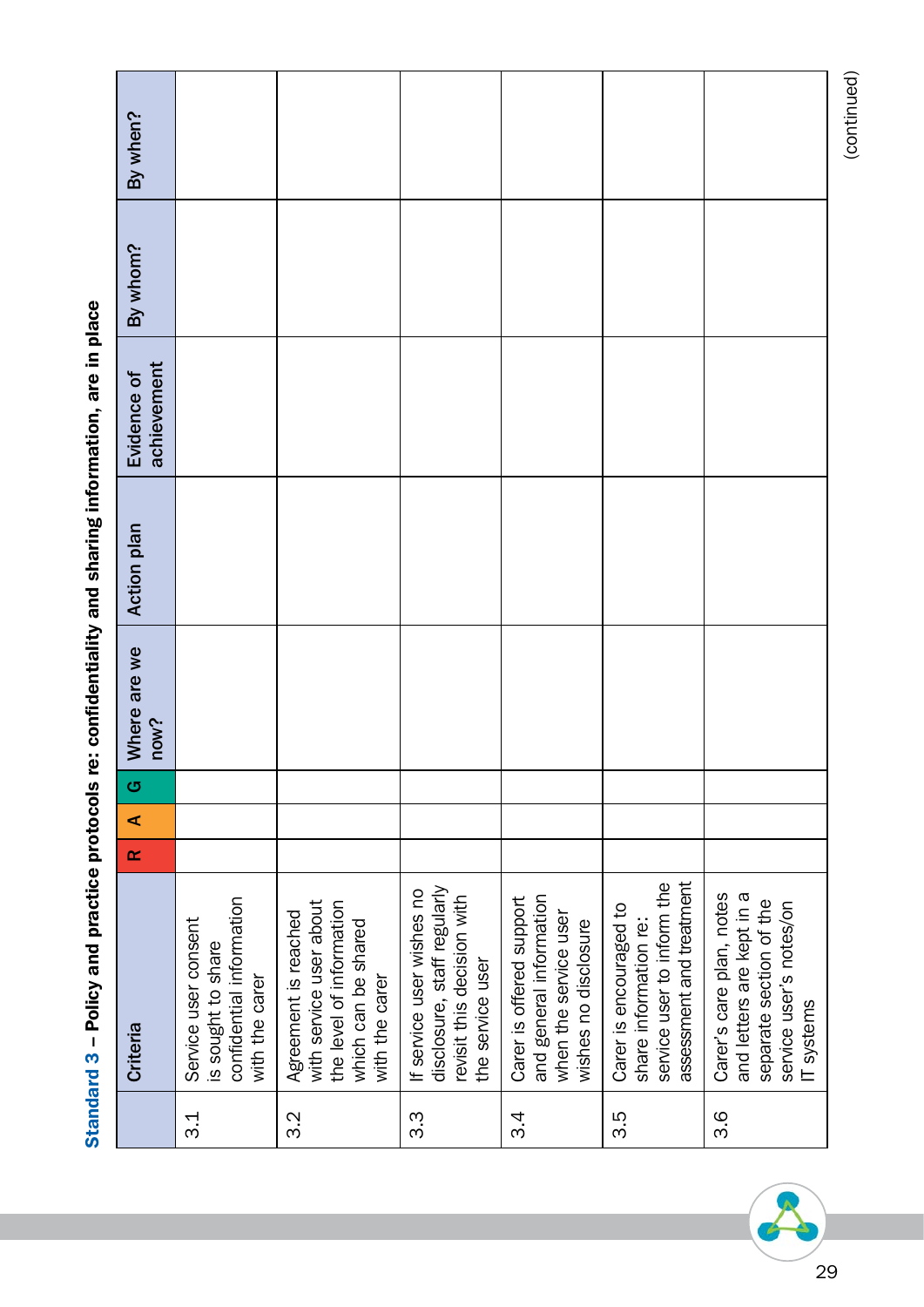|                                                                                                             |                                |                                                                          |                                              | By when?                   |                                                                 |                                                                                                |                                                                                                      |
|-------------------------------------------------------------------------------------------------------------|--------------------------------|--------------------------------------------------------------------------|----------------------------------------------|----------------------------|-----------------------------------------------------------------|------------------------------------------------------------------------------------------------|------------------------------------------------------------------------------------------------------|
|                                                                                                             |                                |                                                                          |                                              | By whom?                   |                                                                 |                                                                                                |                                                                                                      |
|                                                                                                             |                                |                                                                          |                                              | achievement<br>Evidence of |                                                                 |                                                                                                |                                                                                                      |
|                                                                                                             |                                |                                                                          |                                              | Action plan                |                                                                 |                                                                                                |                                                                                                      |
|                                                                                                             |                                |                                                                          | carers are in place                          | Where are we<br>now?       |                                                                 |                                                                                                |                                                                                                      |
|                                                                                                             |                                |                                                                          |                                              | G                          |                                                                 |                                                                                                |                                                                                                      |
|                                                                                                             |                                |                                                                          |                                              | ⋖                          |                                                                 |                                                                                                |                                                                                                      |
|                                                                                                             |                                |                                                                          |                                              | $\propto$                  |                                                                 |                                                                                                |                                                                                                      |
| Advance Statements or<br>directives are routinely<br>used, and a named<br>person is identified<br>and noted | A recovery plan is in<br>place | information sharing with<br>Practice guidelines re:<br>carers are in use | Standard 4 - Defined post(s) responsible for | Criteria                   | A carer lead is identified<br>within the team or on<br>the ward | responsible for identifying,<br>involving and supporting<br>All members of staff are<br>carers | network or peer support<br>to provide carer support<br>forum is in place locally<br>A carer champion |
| 3.7                                                                                                         | $3.\overline{8}$               | 3.9                                                                      |                                              |                            | $\frac{1}{4}$                                                   | 4.2                                                                                            | $4.\overline{3}$                                                                                     |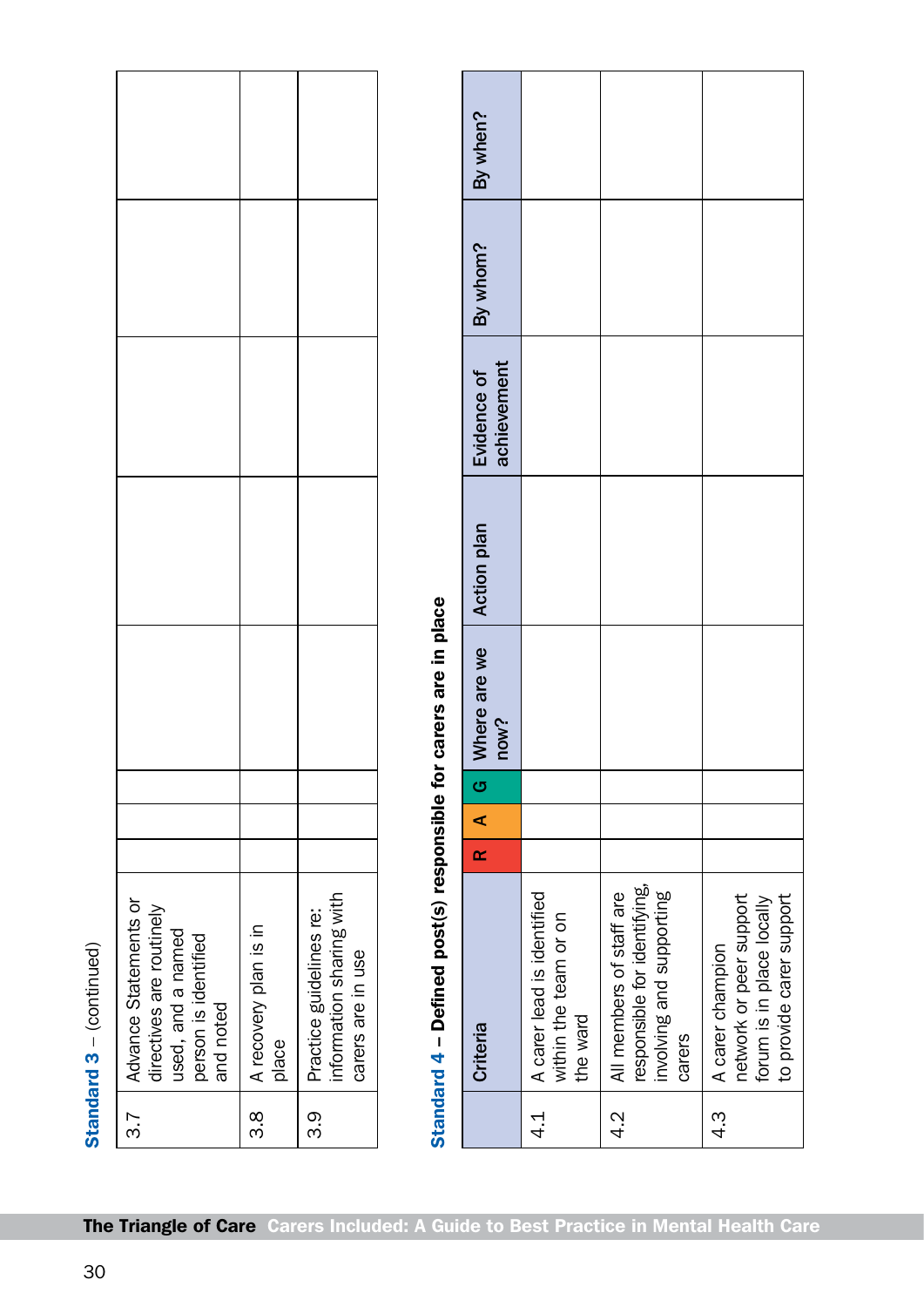|     | <b>Powerships Direct Direct</b>                                                                                                                                                                                                |          |                      |   |                      |                    |                            |          |          |
|-----|--------------------------------------------------------------------------------------------------------------------------------------------------------------------------------------------------------------------------------|----------|----------------------|---|----------------------|--------------------|----------------------------|----------|----------|
|     | Criteria                                                                                                                                                                                                                       | $\alpha$ | $\blacktriangleleft$ | G | Where are we<br>now? | <b>Action plan</b> | achievement<br>Evidence of | By whom? | By when? |
| 5.1 | Upon first contact, the team<br>or ward provides the carer<br>which explains the service<br>(for example, psychiatrist,<br>with an introductory letter<br>named nurse and care<br>and points of contact<br>coordinator's name) |          |                      |   |                      |                    |                            |          |          |
| 5.2 | An early formal appointment<br>and address carer concerns<br>is offered to the carer to<br>hear their story, history                                                                                                           |          |                      |   |                      |                    |                            |          |          |
| 5.3 | Upon first contact, the ward<br>greeting protocols in place<br>or team has meeting and<br>to reduce carer distress<br>and address concerns                                                                                     |          |                      |   |                      |                    |                            |          |          |
| 5.4 | referral to the ward or team<br>Carers are routinely given<br>practical matters upon<br>an information leaflet<br>covering immediate                                                                                           |          |                      |   |                      |                    |                            |          |          |
| 5.5 | provided to new carers at<br>Locally developed carer<br>information packs are<br>first meeting                                                                                                                                 |          |                      |   |                      |                    |                            |          |          |

# Standard 5 – A carer introduction to the service and staff is available, with a relevant range of information across<br>the care pathwav Standard 5 – A carer introduction to the service and staff is available, with a relevant range of information across the care pathway



(continued)

(continued)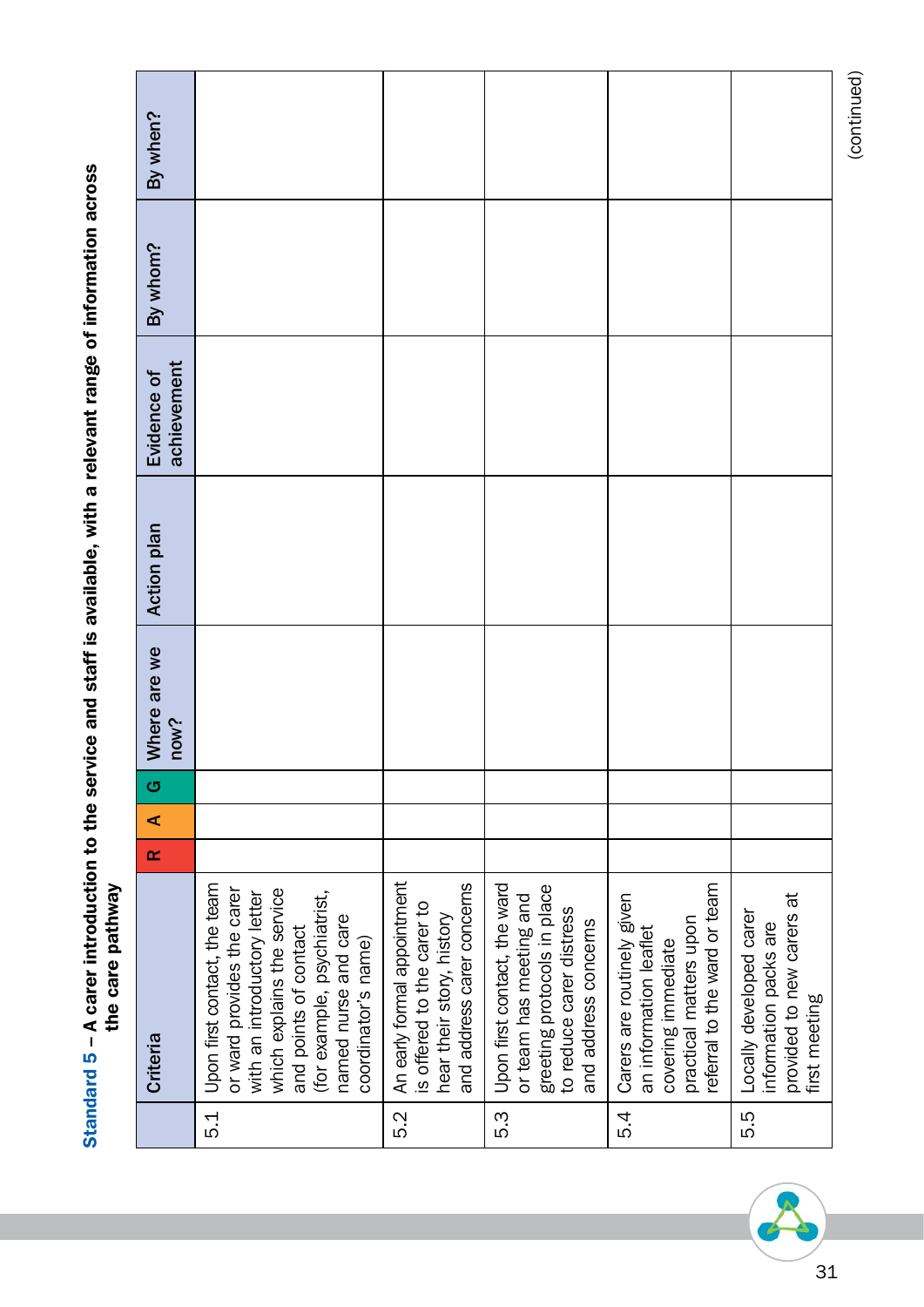| By when?<br>By whom?       |                                                                                                                  |                                                                            |                                                                                                        |                                                                                                              |                                                                                                                                                                               |                                                                                                                          |
|----------------------------|------------------------------------------------------------------------------------------------------------------|----------------------------------------------------------------------------|--------------------------------------------------------------------------------------------------------|--------------------------------------------------------------------------------------------------------------|-------------------------------------------------------------------------------------------------------------------------------------------------------------------------------|--------------------------------------------------------------------------------------------------------------------------|
|                            |                                                                                                                  |                                                                            |                                                                                                        |                                                                                                              |                                                                                                                                                                               |                                                                                                                          |
| achievement<br>Evidence of |                                                                                                                  |                                                                            |                                                                                                        |                                                                                                              |                                                                                                                                                                               |                                                                                                                          |
| Action plan                |                                                                                                                  |                                                                            |                                                                                                        |                                                                                                              |                                                                                                                                                                               |                                                                                                                          |
| Where are we<br>now?       |                                                                                                                  |                                                                            |                                                                                                        |                                                                                                              |                                                                                                                                                                               |                                                                                                                          |
| G                          |                                                                                                                  |                                                                            |                                                                                                        |                                                                                                              |                                                                                                                                                                               |                                                                                                                          |
| $\blacktriangleleft$       |                                                                                                                  |                                                                            |                                                                                                        |                                                                                                              |                                                                                                                                                                               |                                                                                                                          |
| $\propto$                  |                                                                                                                  |                                                                            |                                                                                                        |                                                                                                              |                                                                                                                                                                               |                                                                                                                          |
| Criteria                   | addressed in the preparation<br>The cultural and language<br>needs of carers has been<br>of the information pack | information pack is flexible<br>and regularly updated<br>The format of the | A member of ward or team<br>commissioning, storing and<br>is made responsible for<br>issuing the packs | offer carers the opportunity<br>Staff from the ward or team<br>to have a conversation<br>and provide support | community from secondary<br>The carer is involved in the<br>discharge planning (either<br>clear about what to do if<br>from the ward or if in the<br>services) process and is | service provided as part of<br>feedback regarding the<br>service monitoring and<br>The carer is asked for<br>improvement |
|                            | 5.6                                                                                                              | 5.7                                                                        | 5.8                                                                                                    | 5.9                                                                                                          | 5.10                                                                                                                                                                          | 5.11                                                                                                                     |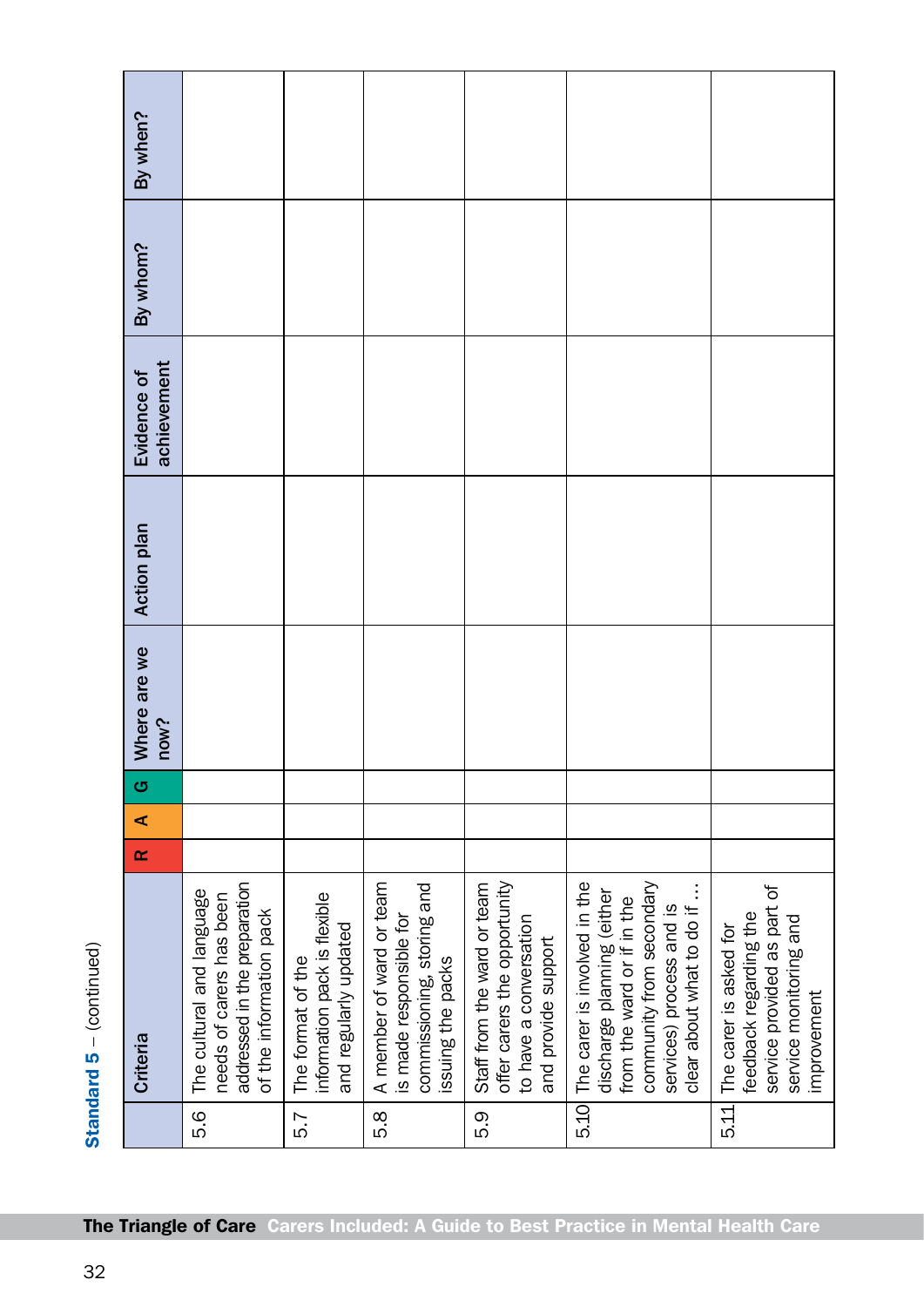| <b>Criteria</b>                                                                                                           | $\alpha$ | ⋖ | ပာ | Where are we | <b>Action plan</b> | Evidence of | By whom? | By when? |
|---------------------------------------------------------------------------------------------------------------------------|----------|---|----|--------------|--------------------|-------------|----------|----------|
|                                                                                                                           |          |   |    | now?         |                    | achievement |          |          |
| service, is in place locally<br>A carer support service<br>with dedicated Carer<br>and/or young carers<br>Support Workers |          |   |    |              |                    |             |          |          |
| Carer has access to local<br>carer advocacy services                                                                      |          |   |    |              |                    |             |          |          |
| one-to-one support when<br>Carer has access to<br>needed                                                                  |          |   |    |              |                    |             |          |          |
| carer's assessment and<br>automatically offered a<br>A new carer is<br>support plan                                       |          |   |    |              |                    |             |          |          |
| The carer's needs and<br>plans are regularly<br>re-assessed                                                               |          |   |    |              |                    |             |          |          |
| Family therapy or talking<br>therapies are offered to<br>carers and family if<br>required                                 |          |   |    |              |                    |             |          |          |

# Standard 6 - A range of carer support is available Standard 6 – A range of carer support is available

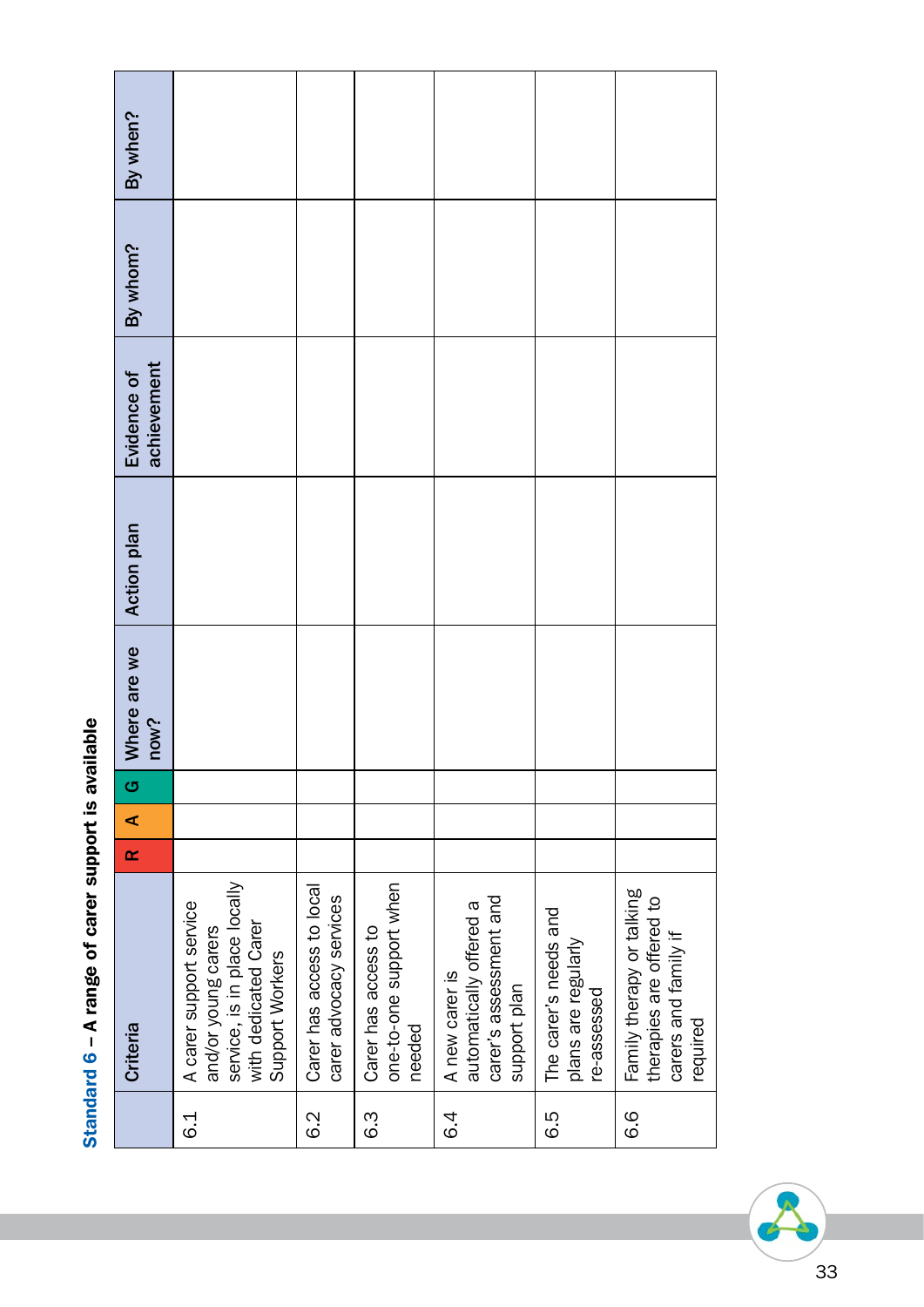# <span id="page-35-0"></span>References

The following good practice examples can be found on the Virtual Ward (a good practice repository) along with a wealth of other good practice examples at [www.rcn.org.uk/](http://www.rcn.org.uk/development/mental_health_virtual_ward/triangle_of_care) development/mental health virtual ward/triangle of care. Scottish good practice examples will be added to the Virtual Ward at a later date, please see the Additional resources section below for more information.

A Positive Outlook (National Institute for Mental Health in England/Care Services Improvement Partnership)

Adult Ward Carers Booklet (Somerset Partnership NHS Foundation Trust)

Advance Statement (Cheshire and Wirral Partnership NHS Foundation Trust)

Advanced Permission to Share Information (Southern Health NHS Foundation Trust)

Borough Carers Focus Group (Oxleas NHS Foundation Trust)

Carer Champion (Somerset Partnership NHS Foundation Trust)

Carer Lead (Avon and Wiltshire Mental Health Partnership NHS Trust)

Carer Questionnaire Letter (Tees, Esk and Wear Valleys NHS Foundation Trust)

Carer Support Volunteer Pilot Model (Norfolk and Suffolk NHS Foundation Trust)

Carers and Confidentiality in Mental Health (Royal College of Psychiatrists and The Princess Royal Trust for Carers)

Carers and Confidentiality: Law and Good Practice (Graham Machin)

Carers Charter 2013 (Leicestershire Partnership NHS Trust)

Carers Checklist (Avon and Wiltshire Mental Health Partnership NHS Trust)

Carers Handbook (South London and Maudsley NHS Foundation Trust)

Carer's Initial Care Plan Letter (Avon and Wiltshire Mental Health Partnership NHS Trust)

Carers Pack (Avon and Wiltshire Mental Health Partnership NHS Trust)

Carers Pack (Northumberland, Tyne and Wear NHS Foundation Trust)

Carers Participation Group (Somerset Partnership NHS Foundation Trust)

Carers Strategy (Oxleas NHS Foundation Trust)

Carers Survey (Avon and Wiltshire Mental Health Partnership NHS Trust)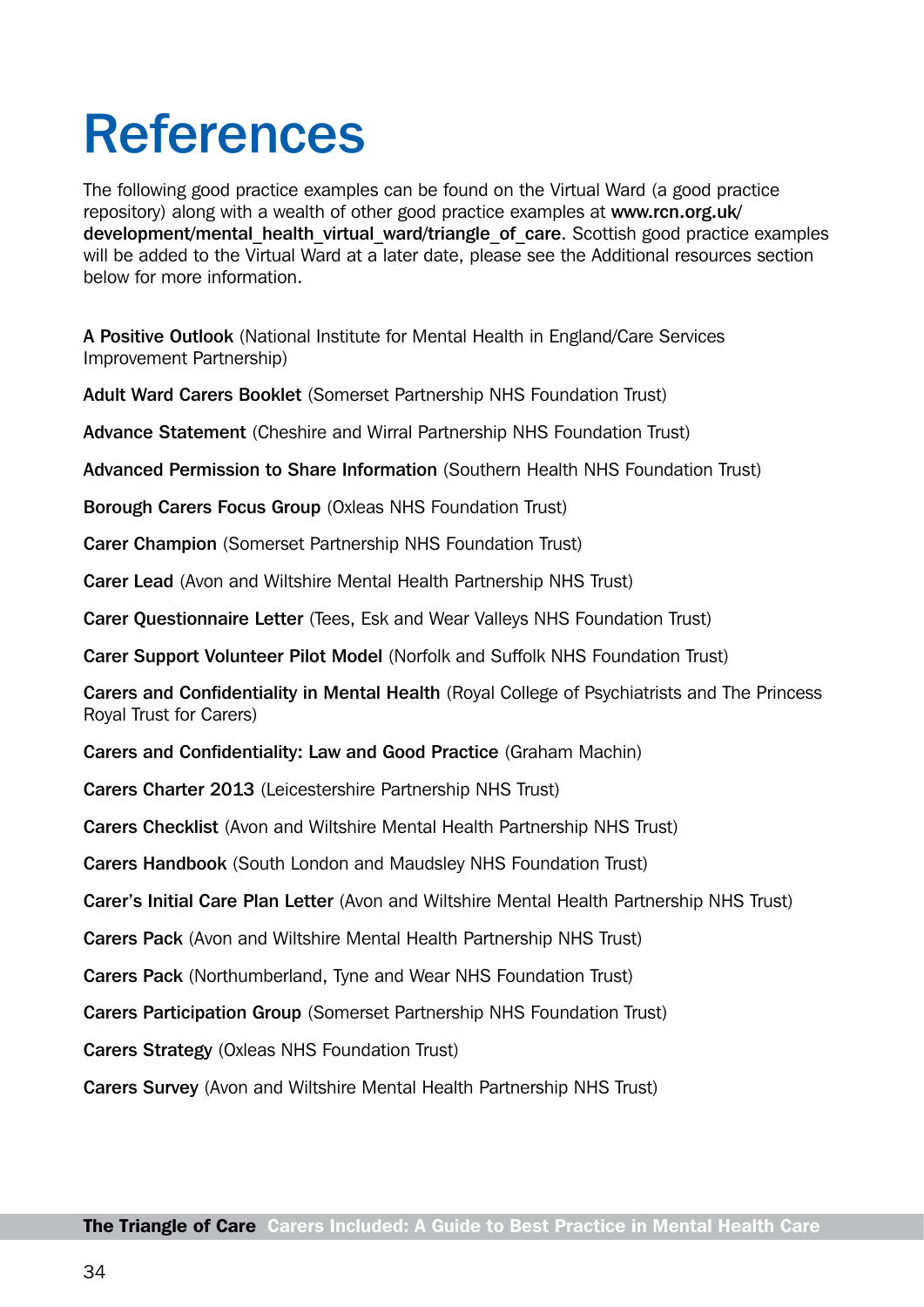Carrying out an Assessment of a Carer's Needs (Avon and Wiltshire Mental Health Partnership NHS Trust)

Common Sense and Confidentiality (Northumberland, Tyne and Wear NHS Foundation Trust)

Community Team Carer Checklist (South West London and St George's NHS Trust)

Confidentiality and Information Sharing with Families and Carers (Somerset Partnership NHS Foundation Trust)

Confidentiality in Mental Health (Suffolk Family Carers)

Consent to Share Information (Avon and Wiltshire Mental Health Partnership NHS Trust)

Crisis Resolution and Home Treatment: The Service User and Carer Experience (National Audit Office)

Developing Family Work in Adult Acute Psychiatric Settings (Northumberland, Tyne and Wear NHS Foundation Trust)

Family Liaison Project (Somerset Partnership NHS Foundation Trust)

Family Rooms Project (Mersey Care NHS Trust)

Getting to Know You (Northumberland, Tyne and Wear NHS Foundation Trust)

Good Practice Checklist for Carers in Community Settings (Avon and Wiltshire Mental Health Partnership NHS Trust)

Information Handbook for Carers (Oxleas NHS Foundation Trust)

Initial Family Liaison Meeting (Somerset Partnership NHS Foundation Trust)

Inpatient Business Card (Somerset Partnership NHS Foundation Trust)

Orange Card (Somerset Partnership NHS Foundation Trust)

Oxleas Borough Carers Focus Group (Oxleas NHS Foundation Trust)

Strategy to Enhance Working Partnerships with Families and Carers (Somerset Partnership NHS Foundation Trust)

Ward Three Carer Leaflet (South West London and St George's NHS Trust)

Working with Carers is Everyone's Business (Avon and Wiltshire Mental Health Partnership NHS Trust)

Zoning (South West London and St George's NHS Trust)

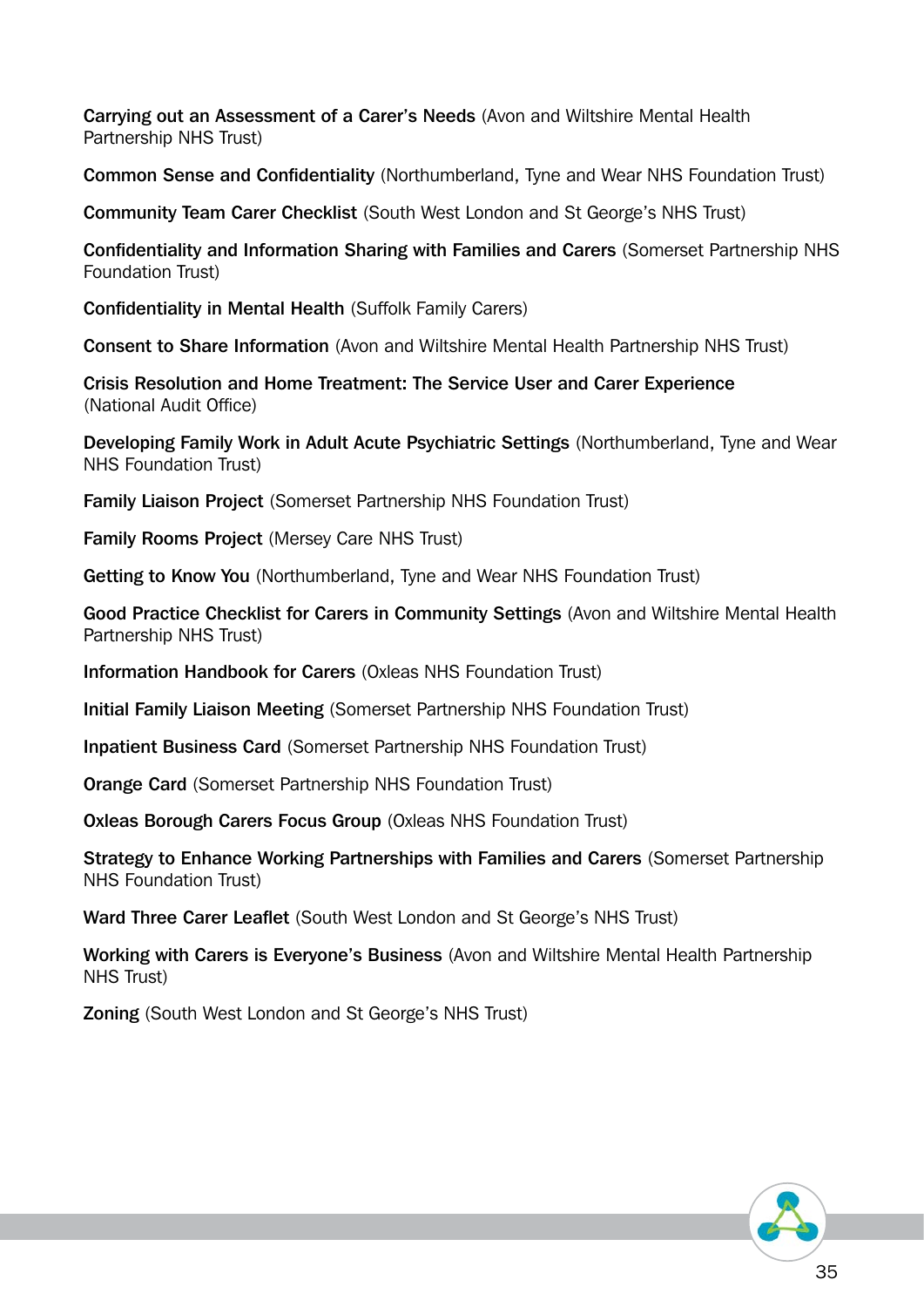#### Additional resources

Adults with Incapacity (Scotland) Act 2000 (Scottish Government) [www.](http://www.scotland.gov.uk)scotland.gov.uk

Carer Awareness Work, Glasgow Association for Mental Health [www.gamh.org.uk](http://www.gamh.org.uk)

Carer Information Pack (Support in Mind Scotland) [www.supportinmindscotland.org.uk](http://www.supportinmindscotland.org.uk)

Carers and Confidentiality: a Best Practice Guidance (Mental Welfare Commission Scotland) [www.mwcscot.org.uk](http://www.mwcscot.org.uk)

Carers Strategy Scotland and Young Carers Strategy Scotland [www.scotland.gov.uk](http://www.scotland.gov.uk)

Commissioning for carers (Carers Trust) [www.carershub.org](http://www.carershub.org)

Equal Partners in Care: Learning and Support Resources to Support Staff in Working with Carers (NHS Education for Scotland and Scottish Social Services Council) [www.knowledge.scot.nhs.uk/home/portals-and-topics/equal-partners-in-care.aspx](http://www.knowledge.scot.nhs.uk/home/portals-and-topics/equal-partners-in-care.aspx)

Home Treatment Accreditation Scheme (Royal College of Psychiatrists) [www.rcpsych.ac.uk/quality/qualityandaccreditation/hometreatmentaccreditation.aspx](http://www.rcpsych.ac.uk/quality/qualityandaccreditation/hometreatmentaccreditation.aspx)

Leaving Hospital: A Guide to Discharge Planning for Relatives and Carers (NHS Lothian) [www.nhslothian.scot.nhs.uk](http://www.nhslothian.scot.nhs.uk)

Mental Health Carer Support Worker, Carers of East Lothian [www.coel.org.uk](http://www.coel.org.uk)

Principles of Mental Health (Care & Treatment) (Scotland) Act 2003 (Scottish Government) [www.scotland.gov.uk](http://www.scot.gov.uk)

Scottish Recovery Indicator 2 (SRI 2) (Scottish Recovery Network) [www.sri2.net](http://www.sri2.net)

Young Carer Strategy: Borders Council [www.scotborders.gov.uk](http://www.scotborders.gov.uk)

Young Carers Authorisation Card (Fife Young Carers Service) [www.fifeyoungcarers.co.uk](http://www.fifeyoungcarers.co.uk)

WRAP, Wellness Recovery Action Planning, Scottish Recovery Network [www.scottishrecovery.net](http://www.scottishrecovery.net)